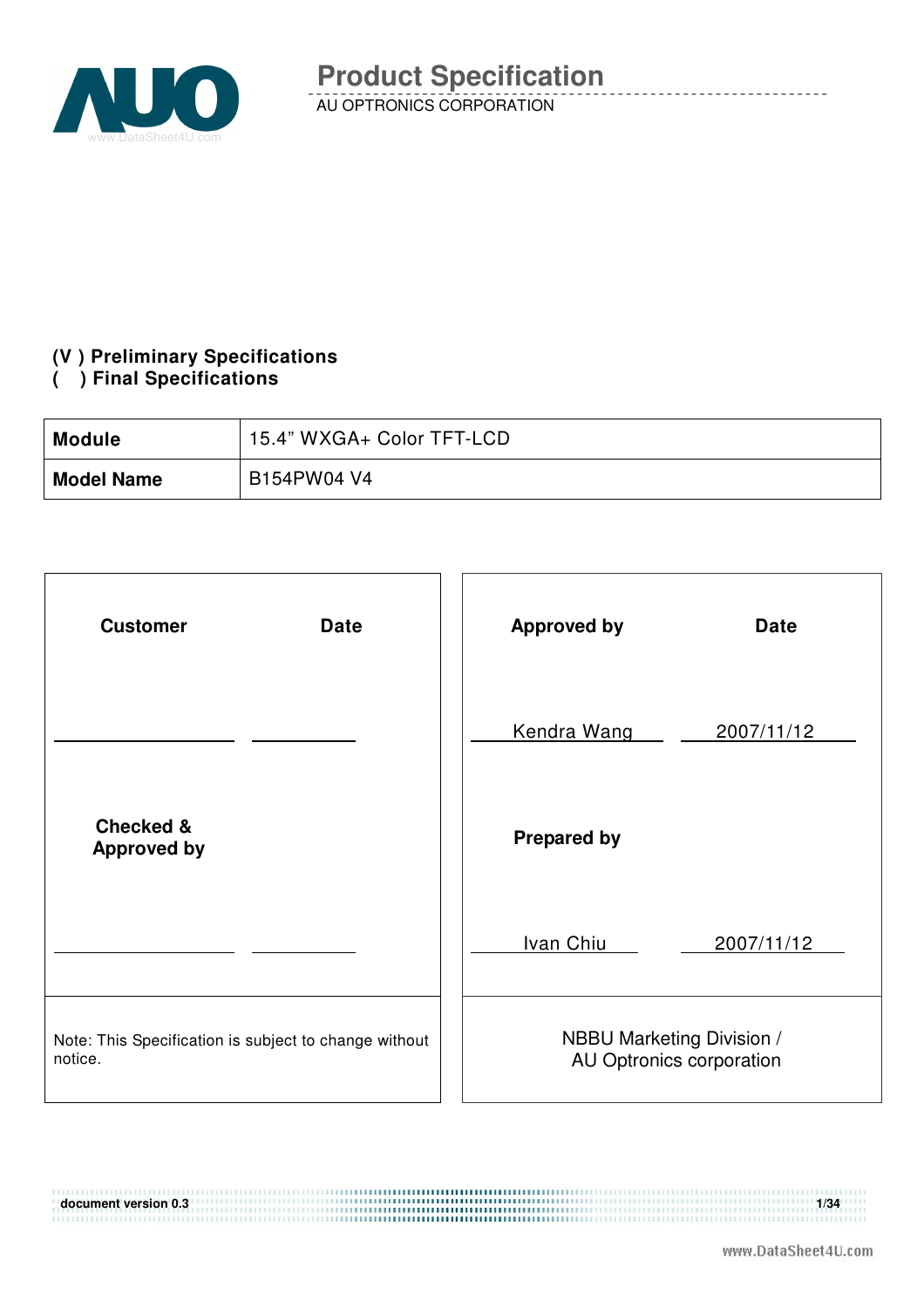

# **Product Specification**<br>AU OPTRONICS CORPORATION

# **Contents**

# document version 0.3<br>The www.DataSheet 40.com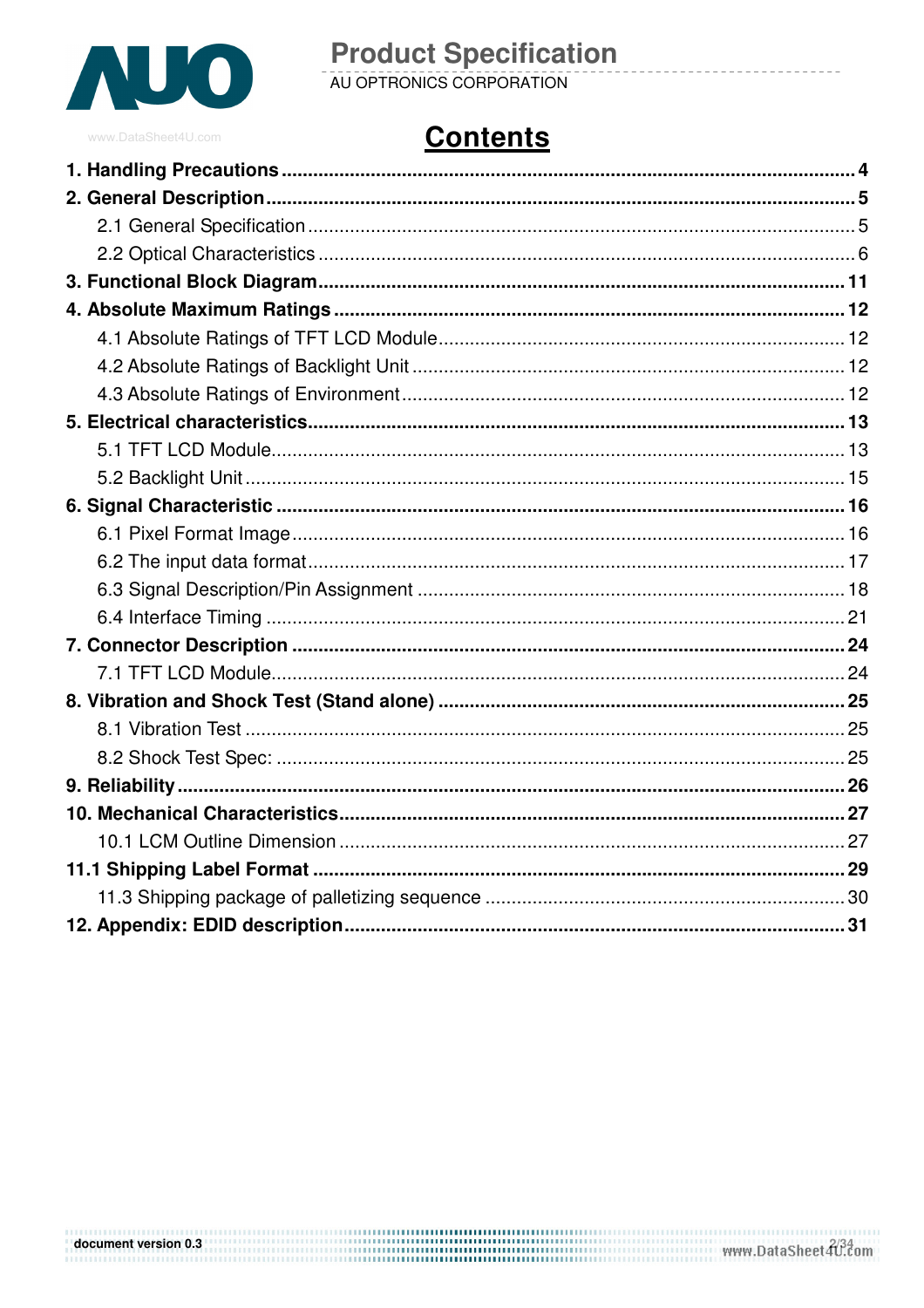

AU OPTRONICS CORPORATION

# **Record of Revision**

| <b>Version and Date</b> | Page | Old description                   | <b>New Description</b> | Remark |
|-------------------------|------|-----------------------------------|------------------------|--------|
| 0.12007/11/12           | All  | <b>First Edition for Customer</b> |                        |        |
|                         |      |                                   |                        |        |
|                         |      |                                   |                        |        |
|                         |      |                                   |                        |        |
|                         |      |                                   |                        |        |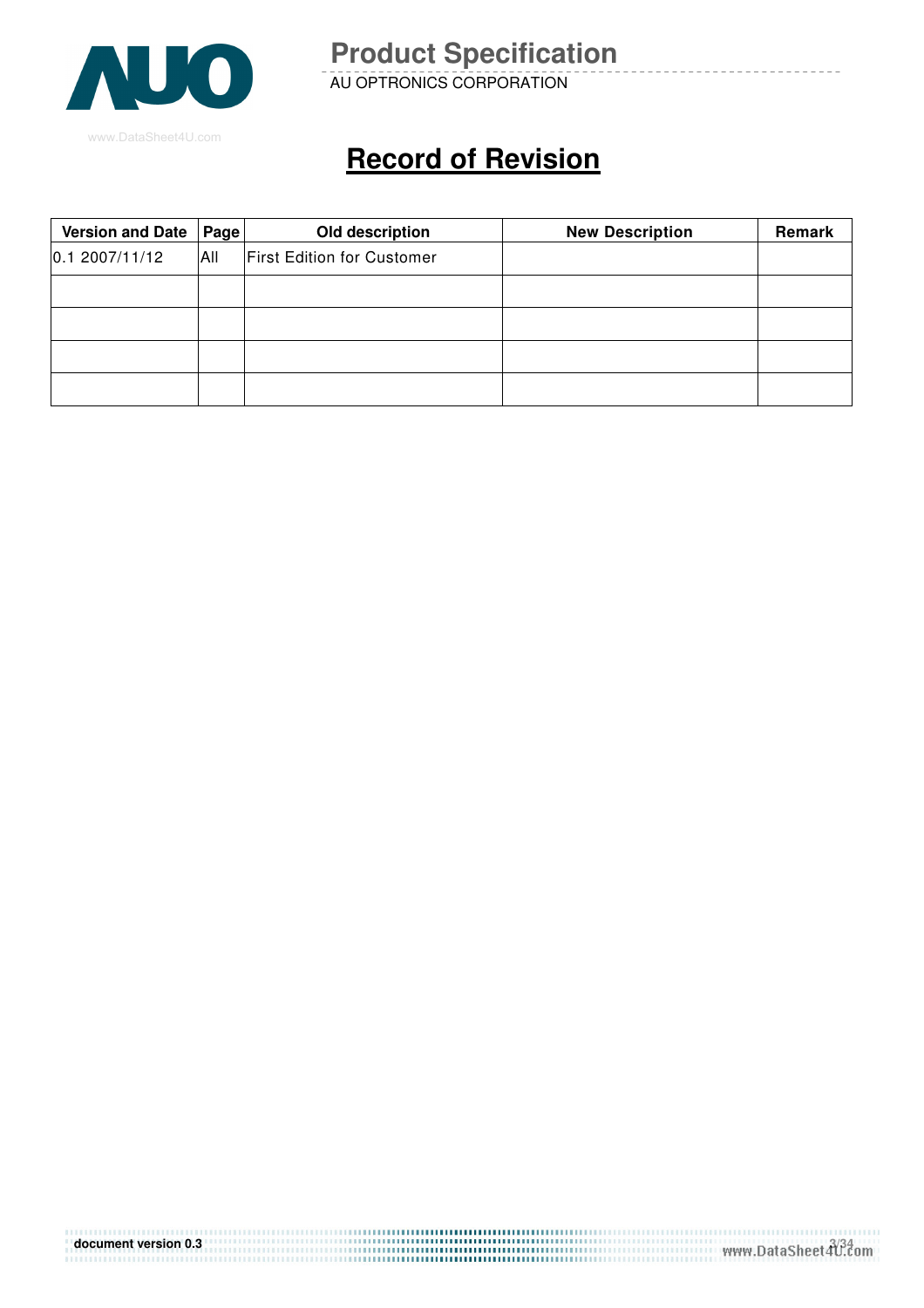

### **1. Handling Precautions**

- 1) Since front polarizer is easily damaged, pay attention not to scratch it.
- 2) Be sure to turn off power supply when inserting or disconnecting from input connector.
- 3) Wipe off water drop immediately. Long contact with water may cause discoloration or spots.
- 4) When the panel surface is soiled, wipe it with absorbent cotton or other soft cloth.
- 5) Since the panel is made of glass, it may break or crack if dropped or bumped on hard surface.
- 6) Since CMOS LSI is used in this module, take care of static electricity and insure human earth when handling.
- 7) Do not open nor modify the Module Assembly.
- 8) Do not press the reflector sheet at the back of the module to any directions.
- 9) In case if a Module has to be put back into the packing container slot after once it was taken out from the container, do not press the center of the CCFL Reflector edge. Instead, press at the far ends of the CFL Reflector edge softly. Otherwise the TFT Module may be damaged.
- 10) At the insertion or removal of the Signal Interface Connector, be sure not to rotate nor tilt the Interface Connector of the TFT Module.
- 11) After installation of the TFT Module into an enclosure (Notebook PC Bezel, for example), do not twist nor bend the TFT Module even momentary. At designing the enclosure, it should be taken into consideration that no bending/twisting forces are applied to the TFT Module from outside. Otherwise the TFT Module may be damaged.
- 12) Cold cathode fluorescent lamp in LCD contains a small amount of mercury. Please follow local ordinances or regulations for disposal.
- 13) Small amount of materials having no flammability grade is used in the LCD module. The LCD module should be supplied by power complied with requirements of Limited Power Source(, IEC60950 or UL1950), or be applied exemption.

,,,,,,,,,,,,,,,,,,,,,,,,,,,,,,,,, ....................................

14) The LCD module is designed so that the CCFL in it is supplied by Limited Current Circuit(IEC60950 or UL1950). Do not connect the CCFL in Hazardous Voltage Circuit.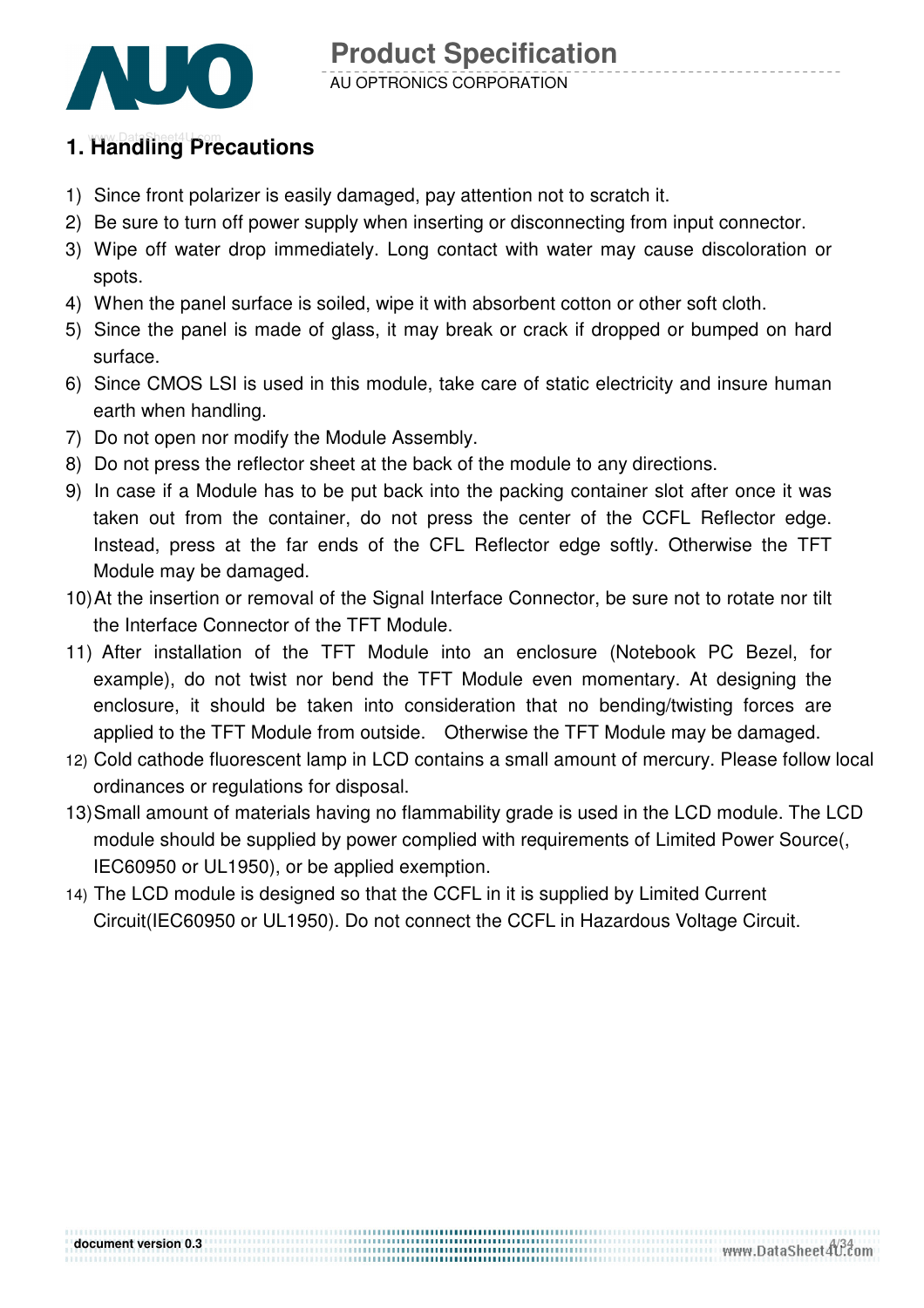

AU OPTRONICS CORPORATION

B154PW04 V4 is a Color Active Matrix Liquid Crystal Display composed of a TFT LCD panel, a driver circuit, and backlight system. The screen format is intended to support the WXGA+ (1440(H) x 900(V)) screen and 262k colors (RGB 6-bits data driver). All input signals are LVDS interface compatible. Inverter of backlight is not included.

B154PW04 V4 is designed for a display unit of notebook style personal computer and industrial machine.

### **2.1 General Specification**

The following items are characteristics summary on the table at 25  $\degree$ C condition:

| <b>Items</b>                                                     | <b>Unit</b>                      | <b>Specifications</b>                                                 |
|------------------------------------------------------------------|----------------------------------|-----------------------------------------------------------------------|
| Screen Diagonal                                                  | [mm]                             | 391 (15.4W")                                                          |
| <b>Active Area</b>                                               | [mm]                             | 331.560 (H) x 207.225 (V)                                             |
| Pixels H x V                                                     |                                  | 1440x3(RGB) x 900                                                     |
| <b>Pixel Pitch</b>                                               | [mm]                             | 0.23025X0.23025                                                       |
| <b>Pixel Arrangement</b>                                         |                                  | R.G.B. Vertical Stripe                                                |
| <b>Display Mode</b>                                              |                                  | Normally White                                                        |
| White Luminance (IccFL=19mA)<br>Note: ILED is LED current        | $\lceil cd/m^2 \rceil$           | 330 typ. (5 points average)<br>270 min. (5 points average)<br>(Note1) |
| <b>Luminance Uniformity</b>                                      |                                  | 1.25 max. (5 points)                                                  |
| <b>Contrast Ratio</b>                                            |                                  | 400 typ                                                               |
| <b>Optical Rise Time/Fall Time</b>                               | [msec]                           | 4/12 typ.                                                             |
| Nominal Input Voltage VDD                                        | [Volt]                           | $+3.3$ typ.                                                           |
| <b>Power Consumption</b>                                         | [Watt]                           | $4.8$ max                                                             |
| Weight                                                           | [Grams]                          | 430 typ. 450 max.                                                     |
| <b>Physical Size</b>                                             | [mm]                             | 344.0 typ. x 222.0 typ. x 6.1 max.                                    |
| <b>Electrical Interface</b>                                      |                                  | 2 channel LVDS                                                        |
| <b>Surface Treatment</b>                                         |                                  | Anti-Glare, Hardness 2H                                               |
| <b>Support Color</b>                                             |                                  | 262K colors (RGB 6-bit)                                               |
| <b>Temperature Range</b><br>Operating<br>Storage (Non-Operating) | $\lceil{^{\circ}C}\rceil$<br>ΰCĪ | 0 to $+50$<br>$-20$ to $+60$                                          |
| <b>RoHS Compliance</b>                                           |                                  | RoHS Compliance                                                       |

**document version 0.3 https://www.pater-adocument version 0.3 html**  $\frac{5/34}{2}$  **www.DataSheet4U.com**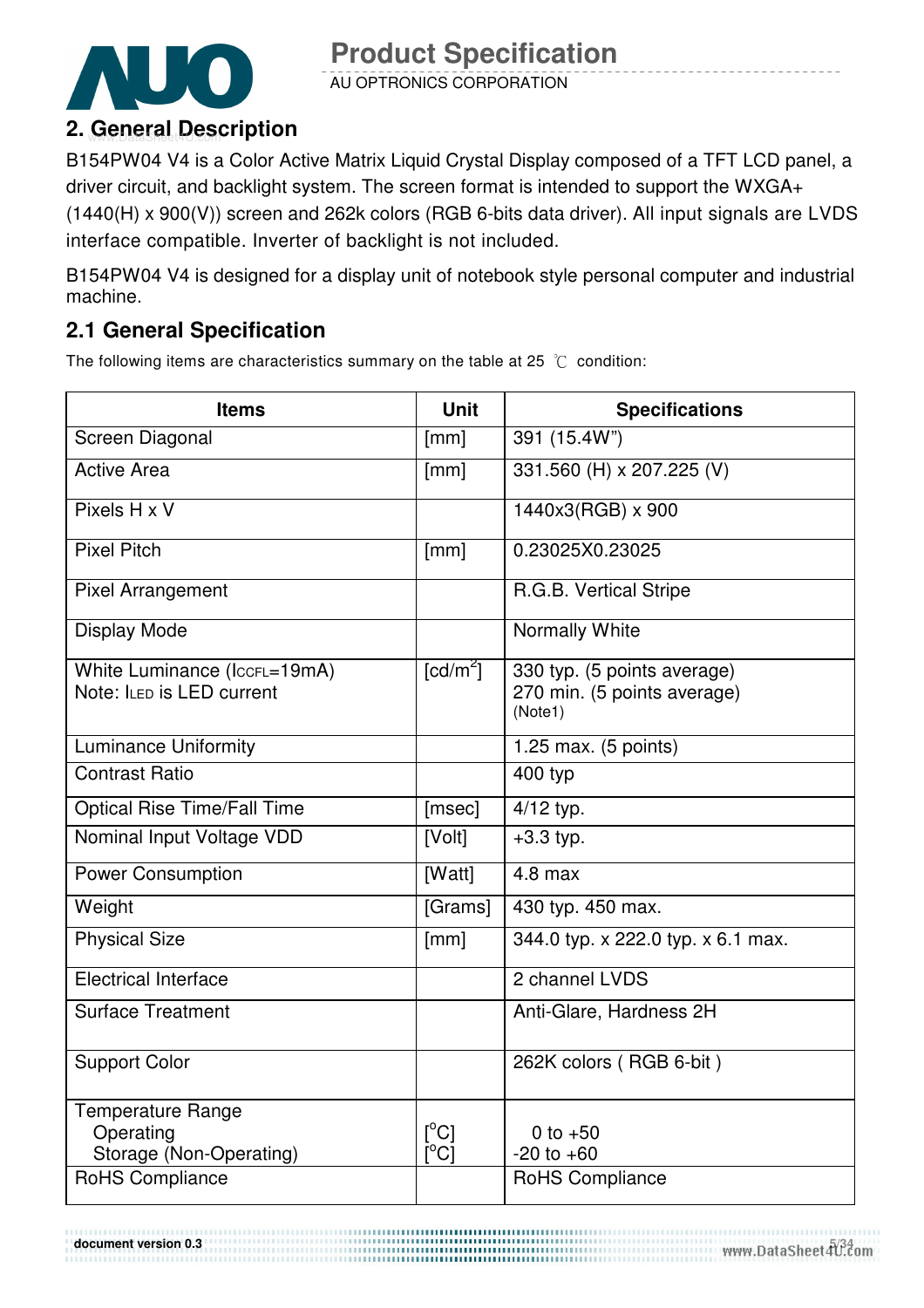

AU OPTRONICS CORPORATION

### **2.2 Optical Characteristics**

The optical characteristics are measured under stable conditions at 25°C (Room Temperature):

| Item                                | <b>Unit</b>          | <b>Conditions</b>       |                    | Min.  | Typ.  | Max.  | <b>Note</b>    |
|-------------------------------------|----------------------|-------------------------|--------------------|-------|-------|-------|----------------|
| <b>White Luminance</b><br>ILED=19mA | [cd/m <sup>2</sup> ] | 160 points average      |                    | 300   | 330   |       | 1, 3, 4.       |
| Viewing Angle                       | [degree]             | Horizontal<br>$CR = 10$ | (Right)<br>(Left)  | 65    | 70    |       | 8              |
|                                     | [degree]             |                         |                    | 65    | 70    |       |                |
|                                     | [degree]             | Vertical<br>$CR = 10$   | (Upper)<br>(Lower) | 65    | 60    |       |                |
|                                     | [degree]             |                         |                    | 60    | 60    |       |                |
| <b>Luminance Uniformity</b>         |                      | 5 Points                |                    |       |       | 1.25  | 1              |
| <b>Luminance Uniformity</b>         |                      | 13 Points               |                    |       |       | 1.50  | $\overline{c}$ |
| <b>Response Time</b>                | [msec]               | Rising                  |                    |       | 4     | 8     | $\overline{7}$ |
|                                     | [msec]               | Falling                 |                    |       | 12    | 17    |                |
|                                     | [msec]               | Rising + Falling        |                    |       | 16    | 25    |                |
| Color / Chromaticity                |                      | Red x                   |                    | 0.570 | 0.600 | 0.630 | 2,7            |
| Coordinates<br>(CIE 1931)           |                      | Red y                   |                    | 0.315 | 0.345 | 0.375 |                |
|                                     |                      | Green x                 |                    | 0.290 | 0.320 | 0.350 |                |
|                                     |                      | Green y                 |                    | 0.525 | 0.555 | 0.585 |                |
|                                     |                      | Blue x                  |                    | 0.120 | 0.150 | 0.180 |                |
|                                     |                      | Blue y                  |                    | 0.090 | 0.120 | 0.150 |                |
|                                     |                      | White x                 |                    | 0.283 | 0.313 | 0.343 |                |
|                                     |                      | White y                 |                    | 0.299 | 0.329 | 0.359 |                |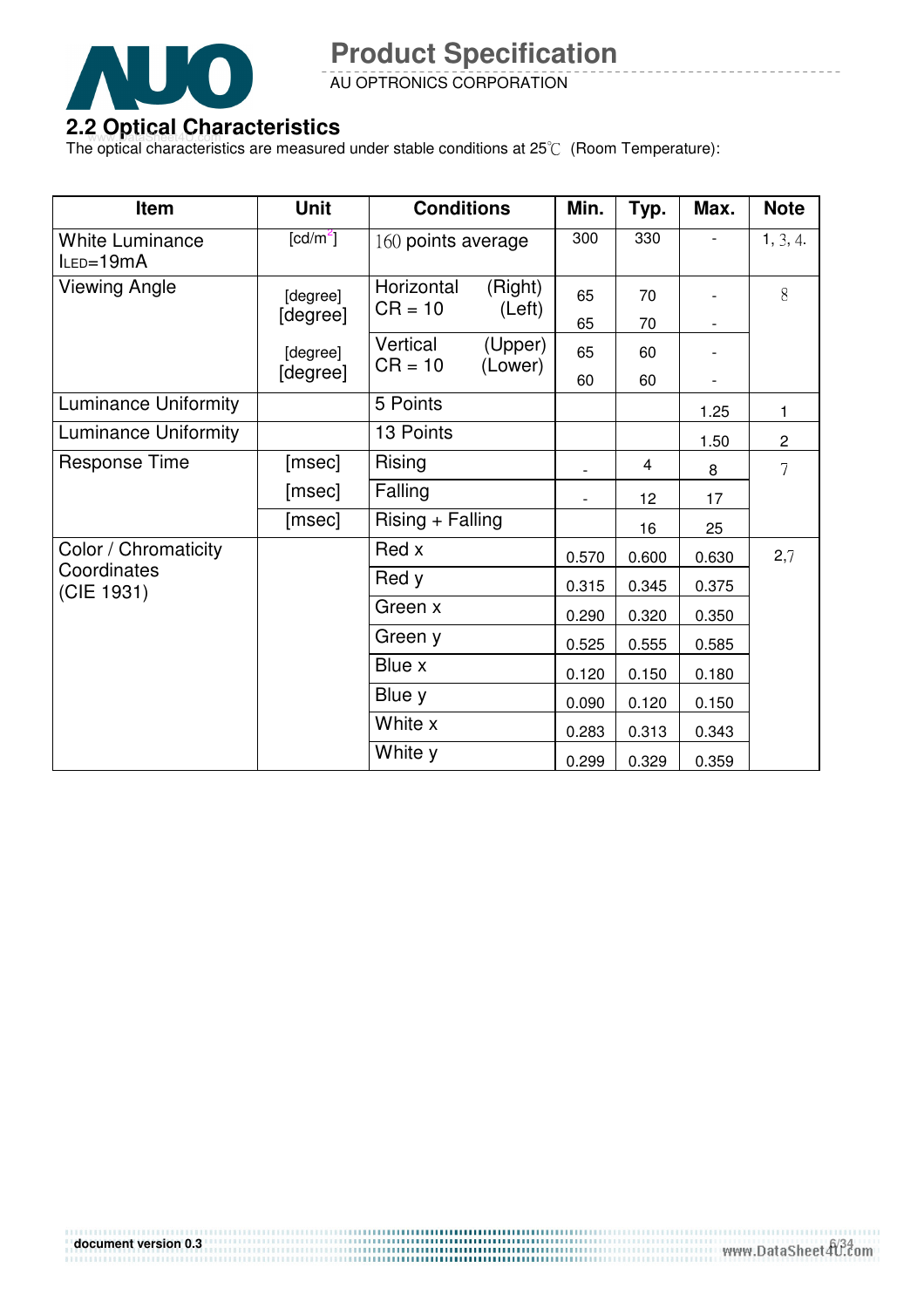

AU OPTRONICS CORPORATION

#### Note 1: 5 points position (Display area : 331.2mm x 207.0mm)

www.DataSheet4U.com



Note 2: 13 points position



Note 3: The luminance uniformity of 5 and 13 points is defined by dividing the maximum luminance values by the minimum test point luminance

|                          |  | Maximum Brightness of five points     |  |  |  |  |  |
|--------------------------|--|---------------------------------------|--|--|--|--|--|
| $\delta$ w <sub>5</sub>  |  | Minimum Brightness of five<br>points  |  |  |  |  |  |
|                          |  | Maximum Brightness of thirteen points |  |  |  |  |  |
| $\delta$ W <sub>13</sub> |  | Minimum Brightness of thirteen points |  |  |  |  |  |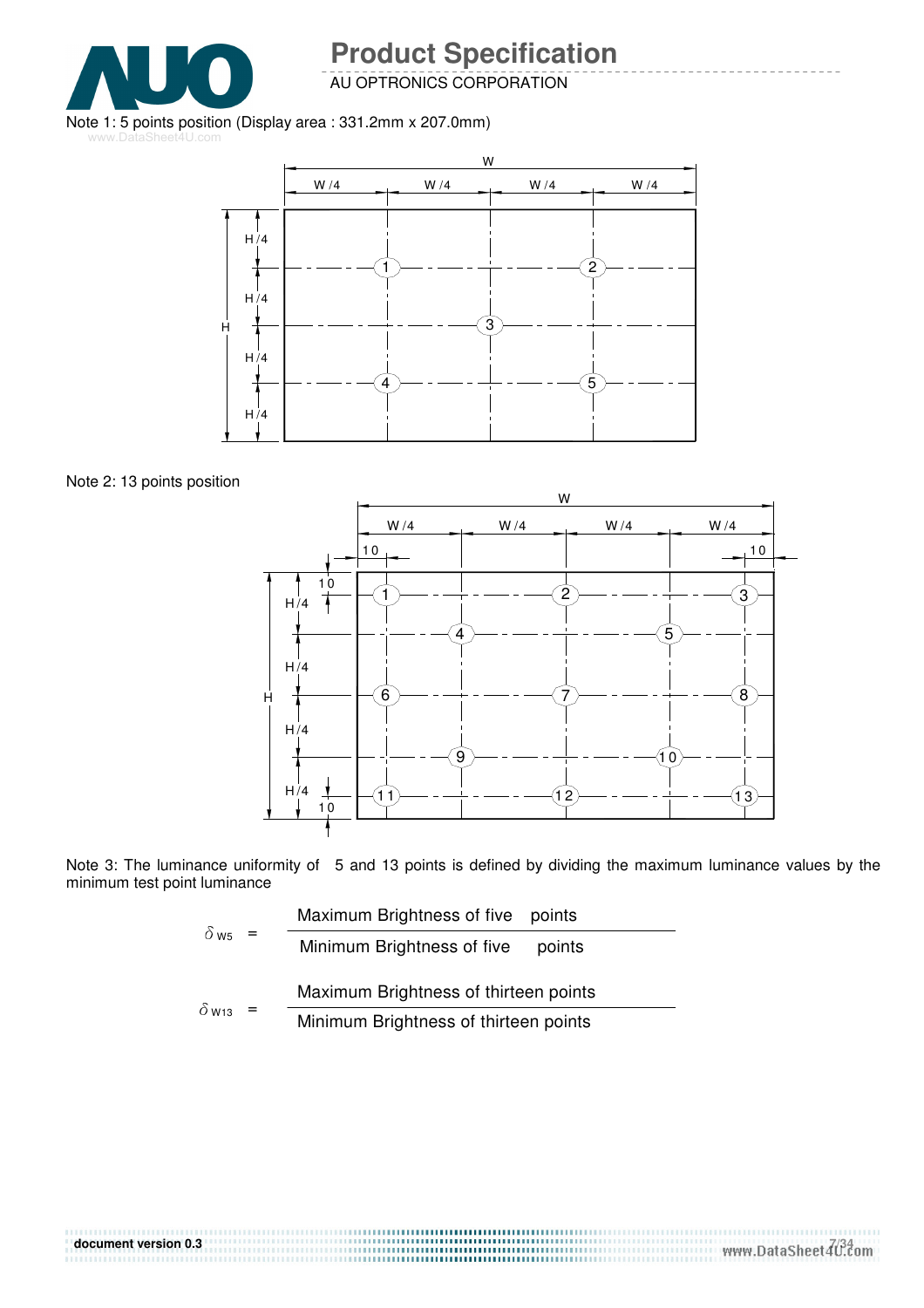

Note 4: Measurement method

The LCD module should be stabilized at given temperature for 30 minutes to avoid abrupt temperature change during measuring. In order to stabilize the luminance, the measurement should be executed after lighting Backlight for 30 minutes in a stable, windless and dark room.



Center of the screen

Note 5: Definition of Average Luminance of White Average Luminance : LAve = SUM(L1:L160) / 160

where L1 to L160 are the luminance values measured at point #1 to #160.

Measure the luminance of gray level 63 at 5 points.

Note 6: Definition of contrast ratio:

Contrast ratio is calculated with the following formula.

Contrast ratio  $(CR)$ = Brightness on the "White" state Brightness on the "Black" state

Note 7: Definition of Cross Talk (CT)

 $CT = |Y_B - Y_A| / Y_A \times 100$  (%)

**Where** 

 $Y_A$  = Luminance of measured location without gray level 0 pattern (cd/m2)

 $Y_B$  = Luminance of measured location with gray level 0 pattern (cd/m2)

### **document version 0.3 and 234 <b>a**  $\frac{8}{34}$  **document version 0.3 a**  $\frac{8}{34}$  **a**  $\frac{8}{34}$  **cm**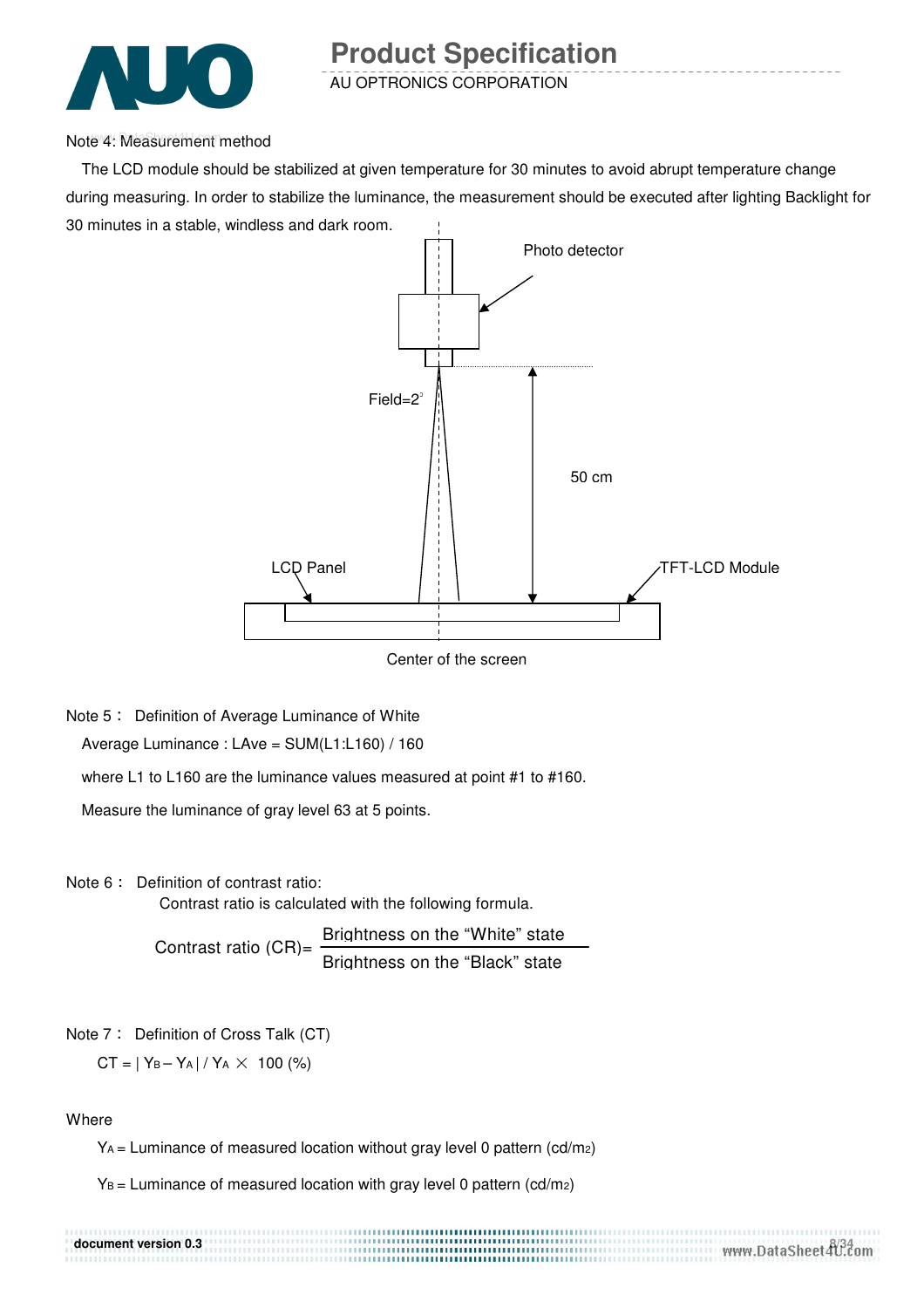

AU OPTRONICS CORPORATION



Note 8: Definition of response time:

The output signals of BM-7 or equivalent are measured when the input signals are changed from "Black" to "White" (falling time) and from "White" to "Black" (rising time), respectively. The response time interval between the 10% and 90% of amplitudes. Refer to figure as below.

> .....................................

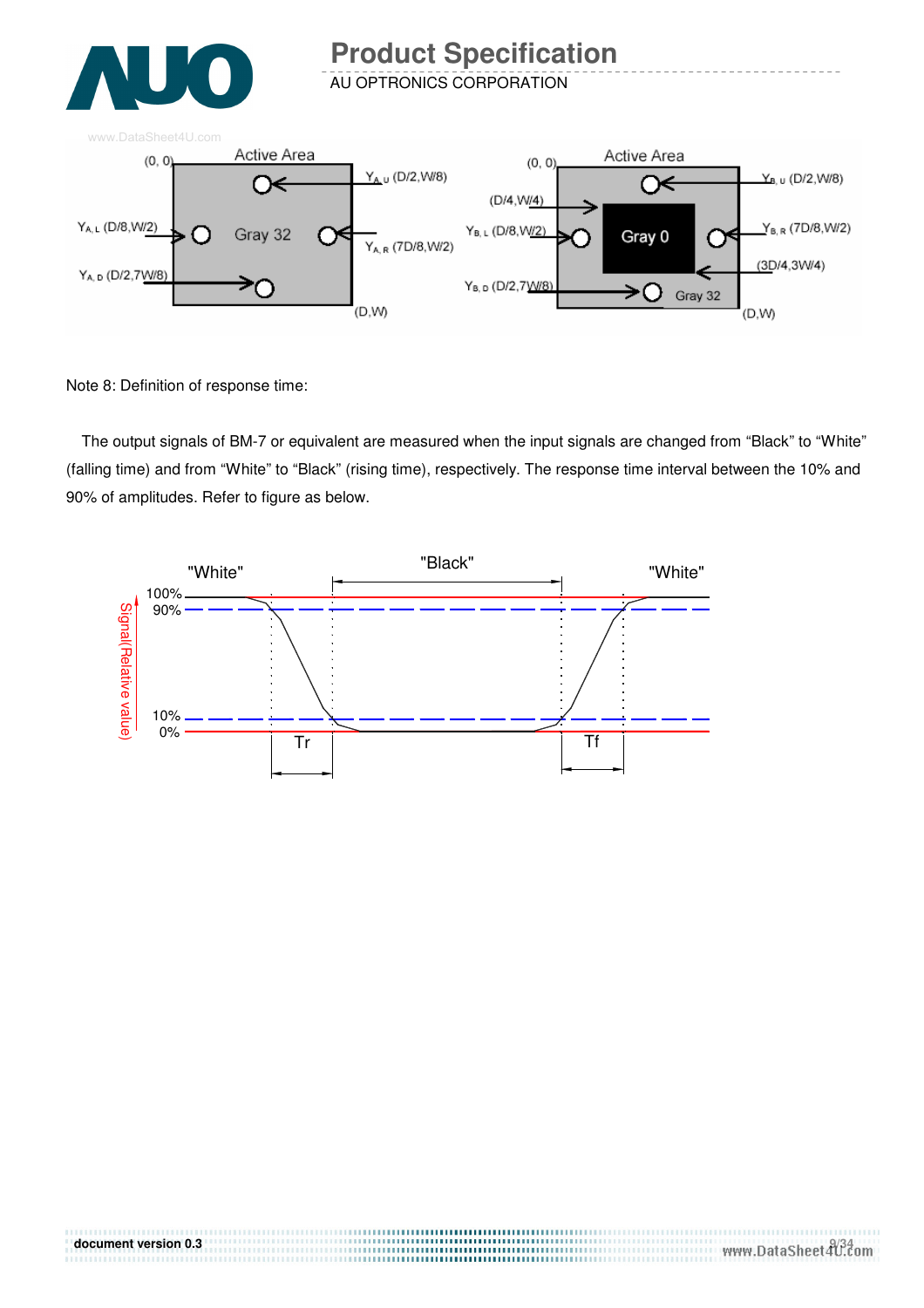

AU OPTRONICS CORPORATION **Product Specification** 

Note 9. Definition of viewing angle

Viewing angle is the measurement of contrast ratio  $\geq$  10, at the screen center, over a 180° horizontal and 180° vertical range (off-normal viewing angles). The 180° viewing angle range is broken down as follows; 90° ( $\theta$ ) horizontal left and right and  $90^{\circ}$  ( $\Phi$ ) vertical, high (up) and low (down). The measurement direction is typically perpendicular to the display surface with the screen rotated about its center to develop the desired measurement viewing angle.

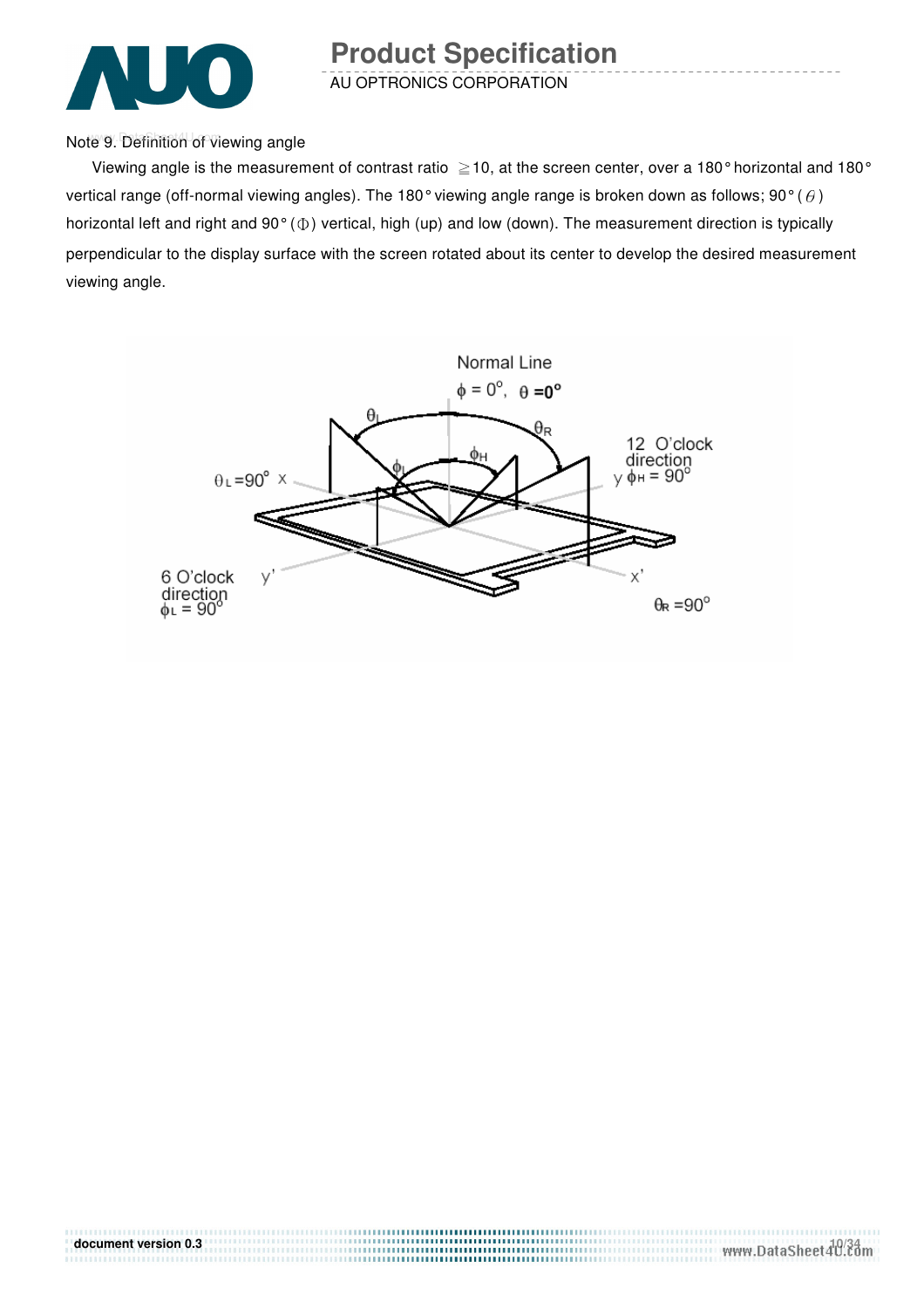

AU OPTRONICS CORPORATION

#### **3. Functional Block Diagram**  www.DataSheet4U.com

The following diagram shows the functional block of the 15.4WXGA+ TFT/LCD Module:

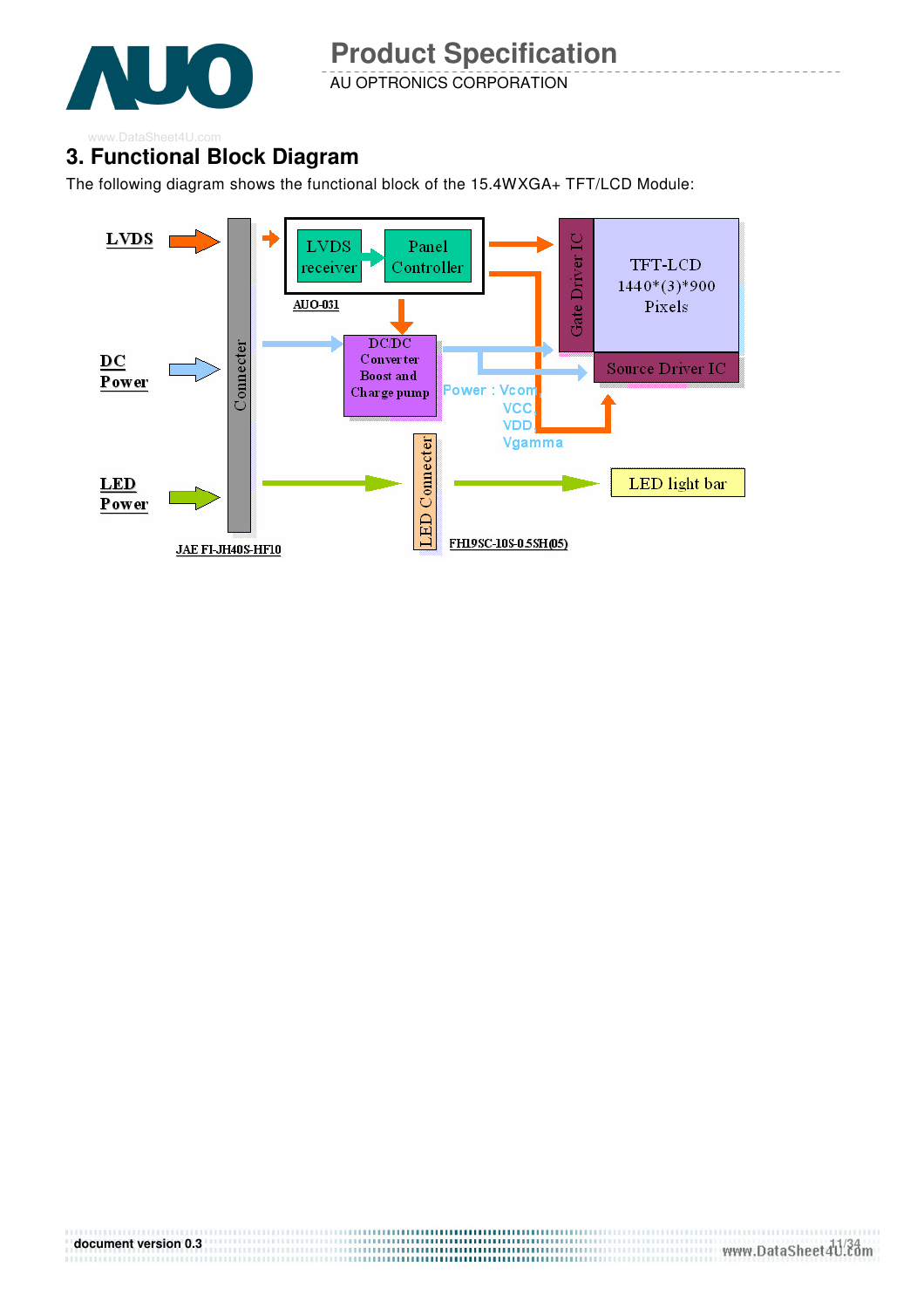

AU OPTRONICS CORPORATION

### 4. Absolute Maximum Ratings

Absolute maximum ratings of the module is as following:

### **4.1 Absolute Ratings of TFT LCD Module**

| ltem                    | Svmbol | Min  | Max  | Unit   | <b>Conditions</b> |
|-------------------------|--------|------|------|--------|-------------------|
| Logic/LCD Drive Voltage | Vin    | -u.J | +4.0 | [Volt] | Note              |

### **4.2 Absolute Ratings of Backlight Unit**

| Item           | <b>Symbol</b> | Min                      | <b>Max</b> | Unit       | <b>Conditions</b> |
|----------------|---------------|--------------------------|------------|------------|-------------------|
| LED<br>Current | LED           | $\overline{\phantom{0}}$ | 20         | mA <br>rms | Note              |

### **4.3 Absolute Ratings of Environment**

| <b>Item</b>                  | Symbol     | Min   | Max   | Unit  | <b>Conditions</b> |
|------------------------------|------------|-------|-------|-------|-------------------|
| <b>Operating Temperature</b> | TOP        |       | $+50$ | [°C]  | Note 3            |
| <b>Operation Humidity</b>    | <b>HOP</b> | $- -$ | 95    | [%RH] | Note 3            |
| Storage Temperature          | TST        | -20   | $+60$ | [°C]  | Note 3            |
| <b>Storage Humidity</b>      | HST        | ა     | 95    | [%RH] | Note 3            |

Note 1: At Ta (25°C)

Note 2: Permanent damage to the device may occur if exceed maximum values

Note 3: For quality performance, please refer to AUO IIS(Incoming Inspection Standard).

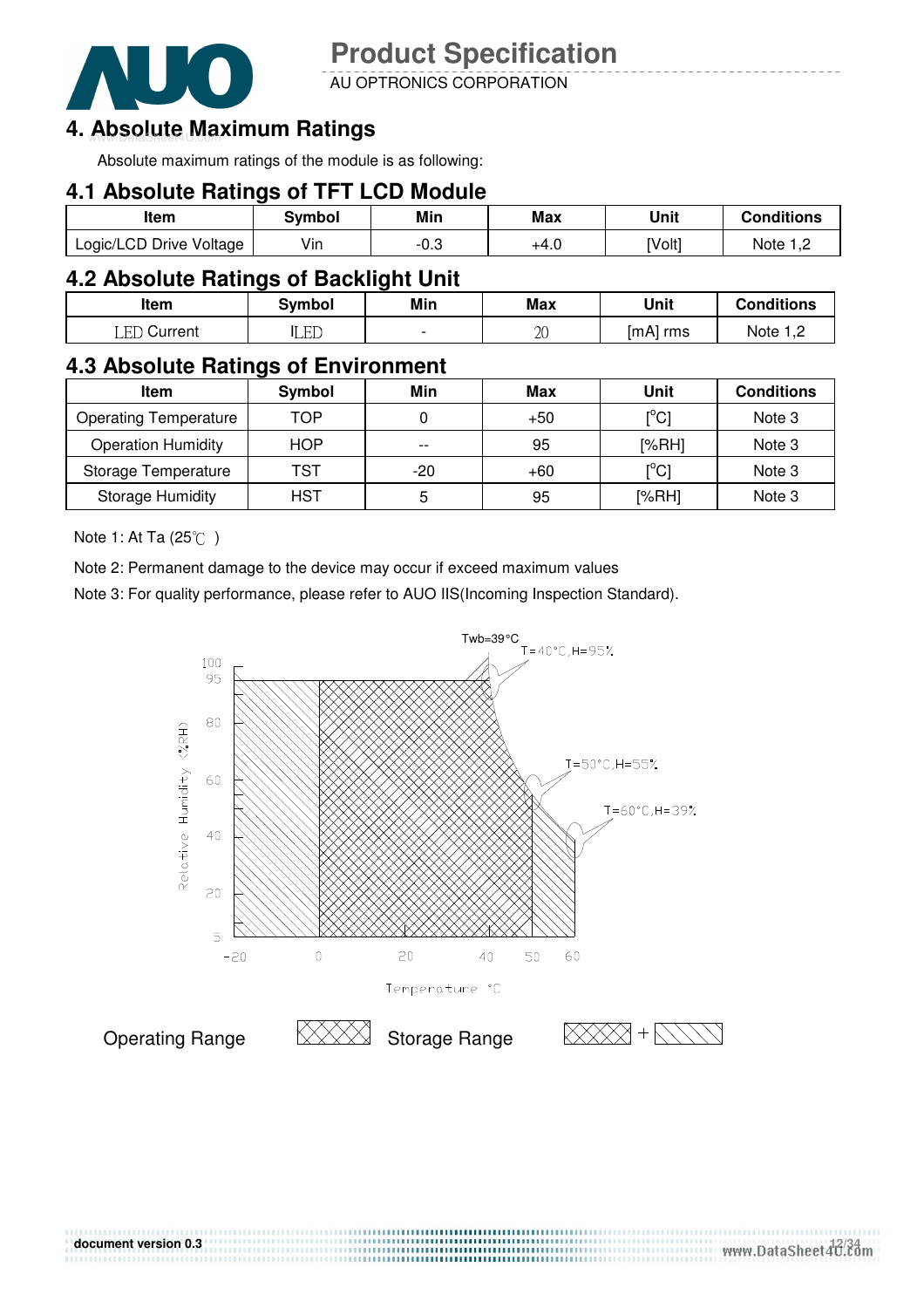

AU OPTRONICS CORPORATION

### **5. Electrical characteristics**

### **5.1 TFT LCD Module**

### **5.1.1 Power Specification**

Input power specifications are as follows;

| <b>Symble</b> | <b>Parameter</b>                                      | <b>Min</b> | Typ | <b>Max</b> | <b>Units</b> | <b>Note</b> |
|---------------|-------------------------------------------------------|------------|-----|------------|--------------|-------------|
| <b>VDD</b>    | Logic/LCD Drive<br>Voltage                            | 3.0        | 3.3 | 3.6        | [Volt]       |             |
| <b>PDD</b>    | <b>VDD Power</b>                                      |            |     | 1.3        | [Watt]       | Note 1      |
| <b>IDD</b>    | <b>IDD Current</b>                                    |            | 280 | 394        | [mA]         | Note 1      |
| <b>IRush</b>  | <b>Inrush Current</b>                                 |            |     | 2000       | [mA]         | Note 2      |
| <b>VDDrp</b>  | Allowable<br>Logic/LCD Drive<br><b>Ripple Voltage</b> |            |     | 100        | [mV]<br>p-p  |             |

Note 1: Maximum Measurement Condition: Black Patterm

#### Note 2: Measure Condition





**Vin rising time**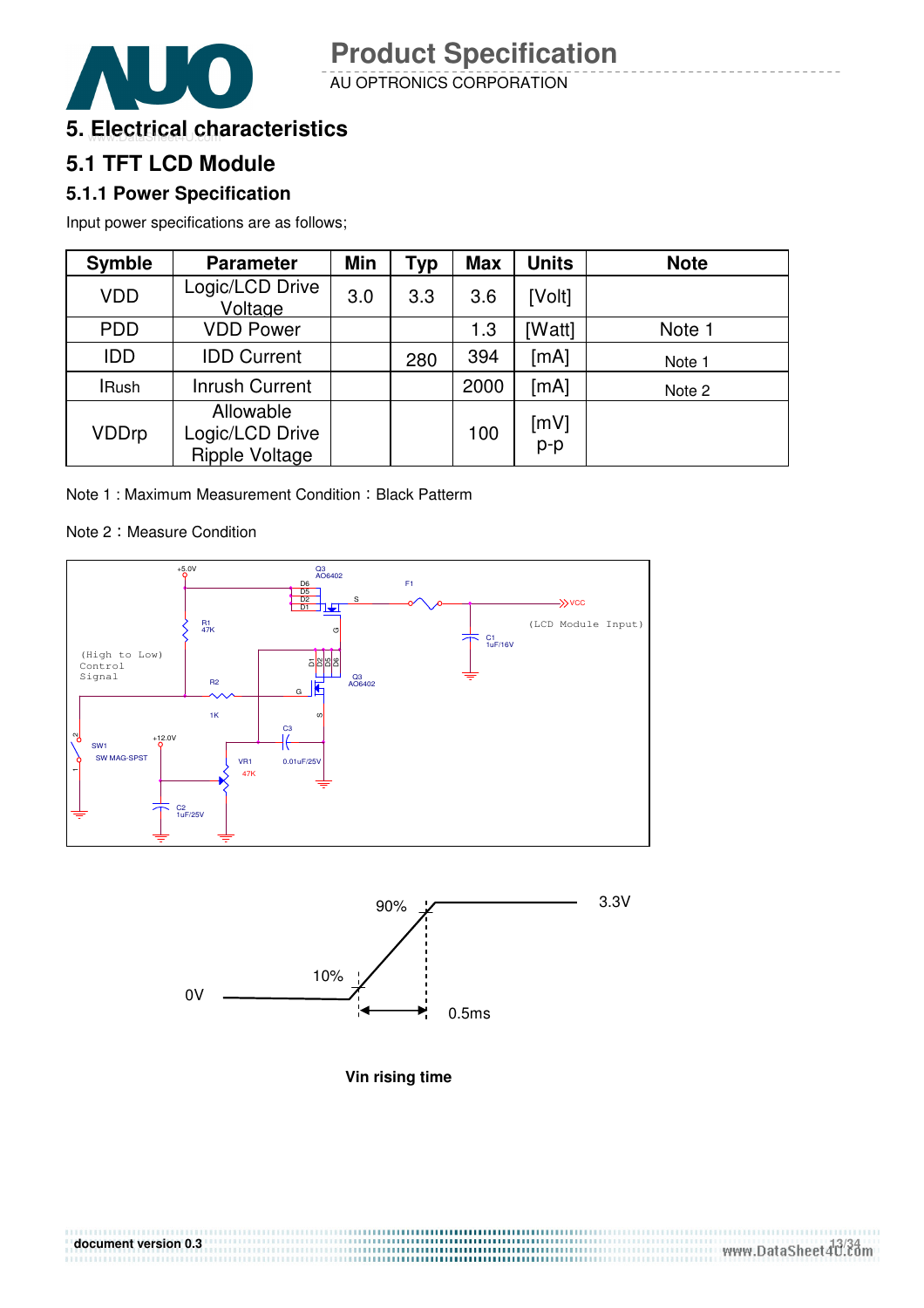

#### **5.1.2 Signal Electrical Characteristics**

Input signals shall be low or High-impedance state when VDD is off. It is recommended to refer the specifications of THC63LVDF84A(Thine Electronics Inc.) in detail.

Signal electrical characteristics are as follows:

| <b>Parameter</b> | <b>Condition</b>                                       | Min    | <b>Max</b> | <b>Unit</b> |
|------------------|--------------------------------------------------------|--------|------------|-------------|
| V <sub>th</sub>  | Differential Input High<br>Threshold (Vcm=+1.2V)       |        | 100        | [mV]        |
| Vtl              | <b>Differential Input Low</b><br>Threshold (Vcm=+1.2V) | $-100$ |            | [mV]        |
| Vcm              | Differential Input<br>Common Mode Voltage              | 1.1    | 1.45       | [V]         |

Note: LVDS Signal Waveform

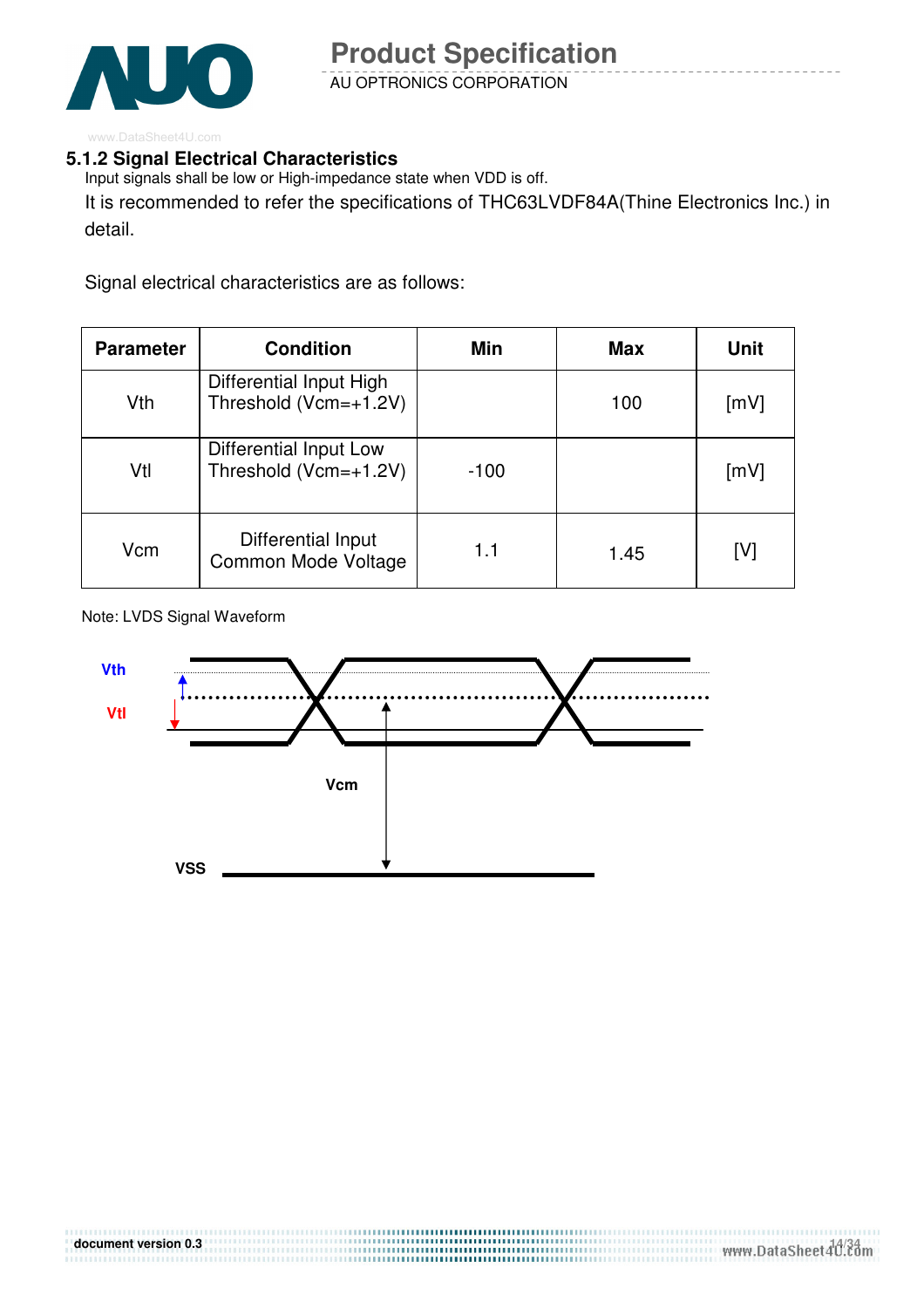

AU OPTRONICS CORPORATION

The BLU system is an edge type light source with LED (Light Emitting Diode) light bar

| <b>Item</b>         | <b>Symbol</b> | Min | <b>Typ</b> | <b>Max</b> | <b>Units</b> | <b>Condition</b> |
|---------------------|---------------|-----|------------|------------|--------------|------------------|
| Fixed input current | lLt           |     |            | 20         | $[mA]$ rms   |                  |
| Light bar Voltage   | VL            |     | 32         | 34         | [Volt] rms   |                  |
| Light bar Power     | PL            |     | 3.7        | 3.88       | Wt           |                  |

Light bar PIN assignment:



| PIN NO. | Pin assignment  | <b>Function</b>               |
|---------|-----------------|-------------------------------|
| 1       | <b>VOUT</b>     | <b>LED Anode (Positive)</b>   |
| 2       | <b>VOUT</b>     | <b>LED Anode (Positive)</b>   |
| 3       | <b>VOUT</b>     | <b>LED Anode (Positive)</b>   |
| 4       | <b>NC</b>       | <b>NC</b>                     |
| 5       | FB <sub>6</sub> | <b>LED Cathode (Negative)</b> |
| 6       | FB5             | <b>LED Cathode (Negative)</b> |
| 7       | FB4             | <b>LED Cathode (Negative)</b> |
| 8       | FB <sub>3</sub> | <b>LED Cathode (Negative)</b> |
| 9       | FB <sub>2</sub> | <b>LED Cathode (Negative)</b> |
| 10      | FB1             | <b>LED Cathode (Negative)</b> |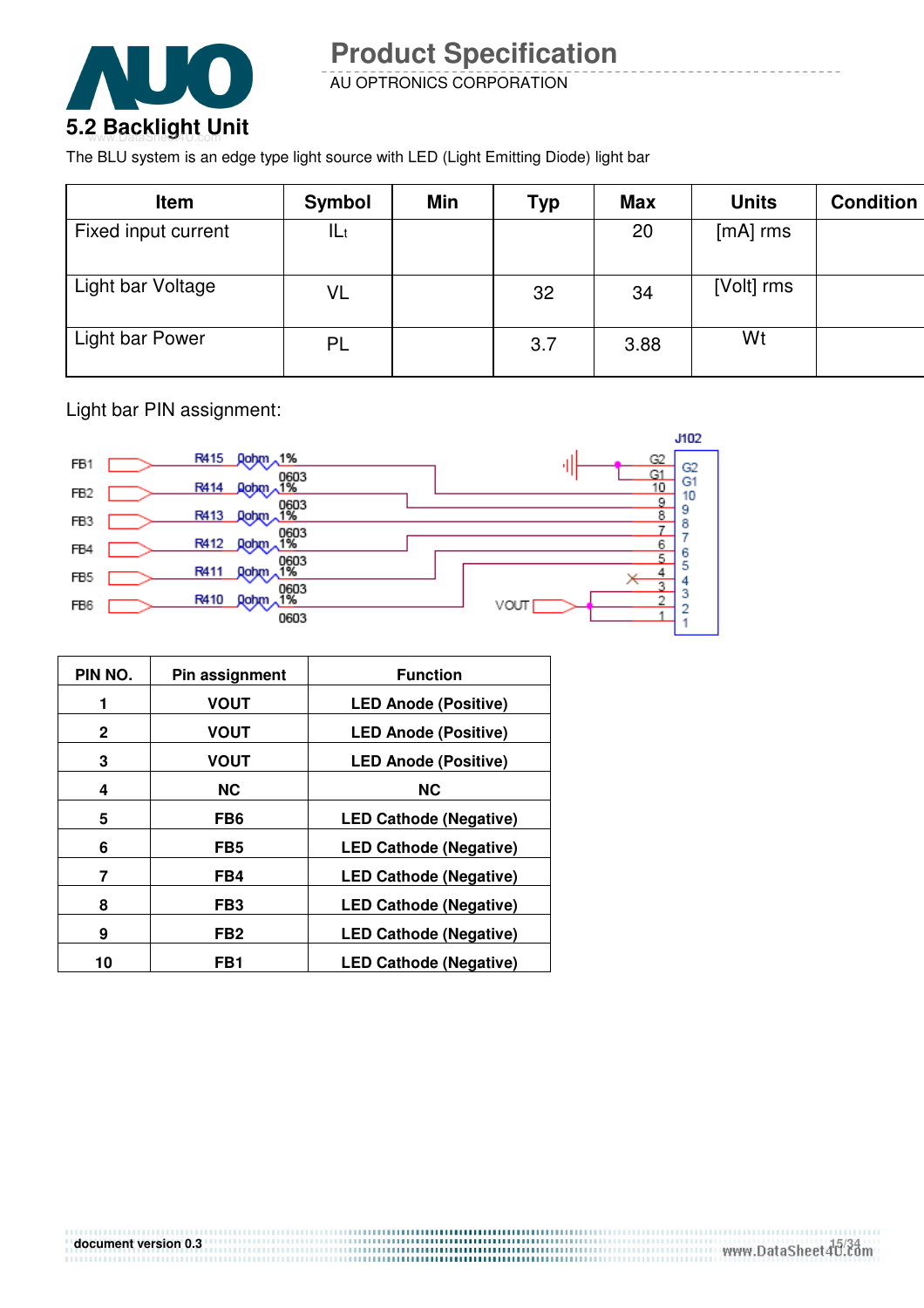

### AU OPTRONICS CORPORATION **Product Specification**

### **6.1 Pixel Format Image**

Following figure shows the relationship of the input signals and LCD pixel format.



#### **document version 0.3** 16/34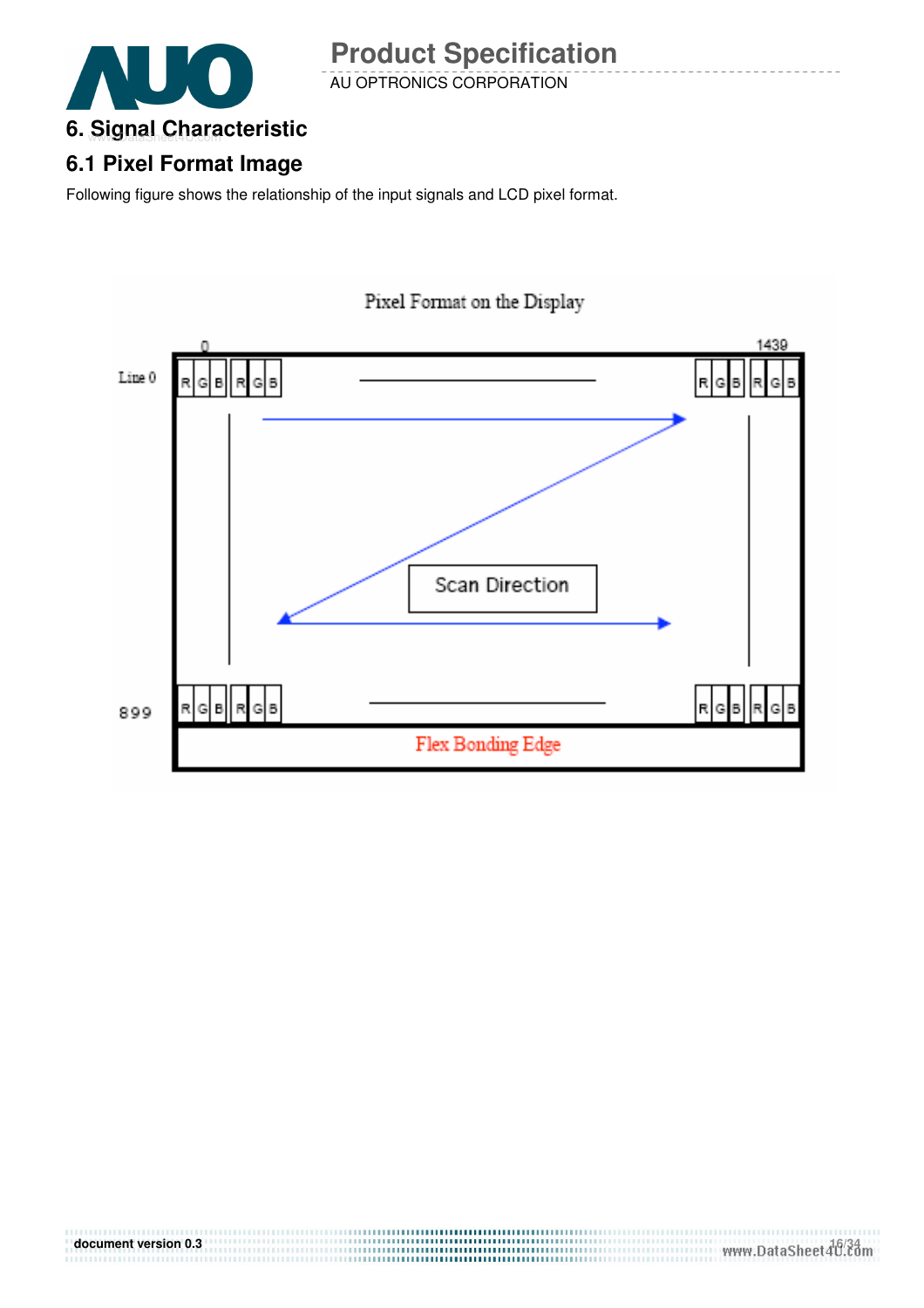

AU OPTRONICS CORPORATION

### 6.2 The input data format



| <b>Signal Name</b>   | <b>Description</b>                                                 |
|----------------------|--------------------------------------------------------------------|
| V <sub>EDID</sub>    | +3.3V EDID Power                                                   |
| CLK <sub>EDID</sub>  | <b>EDID Clock Input</b>                                            |
| <b>DATAEDID</b>      | EDID Data Input                                                    |
| ORXIN0-, ORXIN0+     | Odd LVDS differential data input(ORed0-ORed5, OGreen0)             |
| ORXIN1-, ORXIN1+     | Odd LVDS differential data input (OGreen1-OGreen5, OBlue0-OBlue1)  |
| ORXIN2-, ORXIN2+     | Odd LVDS differential data input(OBlue2-OBlue5, Hsync, Vsync, DE)  |
| ORXCLKIN-, ORXCLKIN+ | Odd LVDS differential clock input                                  |
| ERXINO-, ERXINO+     | Even LVDS differential data input (ERed0-ERed5, EGreen0)           |
| ERXIN1-, ERXIN1+     | Even LVDS differential data input (EGreen1-EGreen5, EBIue0-EBIue1) |
| ERXIN2-, ERXIN2+     | Even LVDS differential data input(EBlue2-EBlue5)                   |
| ERXCLKIN-, ERXCLKIN+ | Even LVDS differential clock input                                 |
| <b>VDD</b>           | +3.3V Power Supply                                                 |
| <b>GND</b>           | Ground                                                             |

Note: Output signals from any system shall be low or High-impedance state when VDD is off.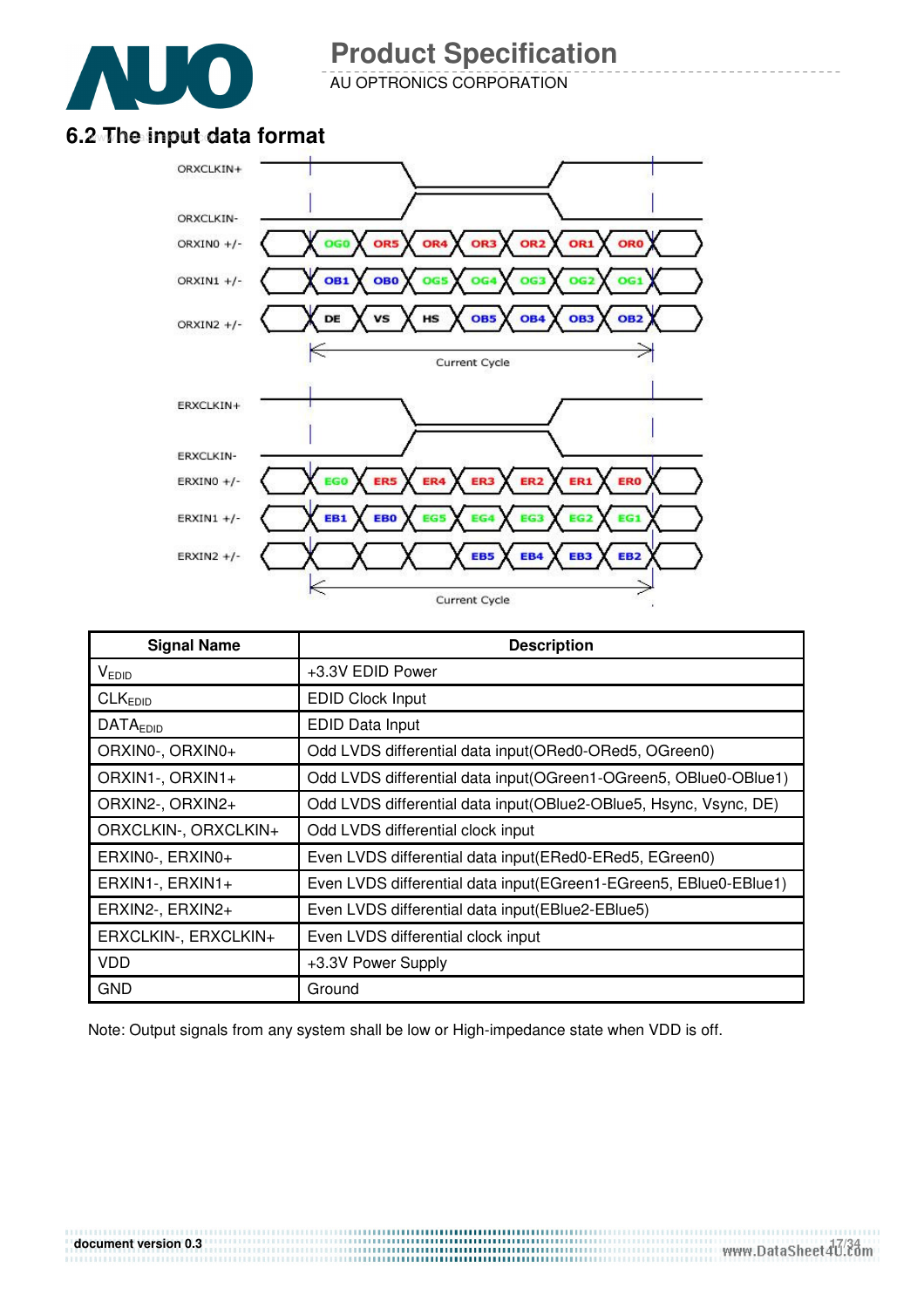

AU OPTRONICS CORPORATION

### 6.3 Signal Description/Pin Assignment

LVDS is a differential signal technology for LCD interface and high speed data transfer device.

| Pin | <b>Symbol</b>    | <b>Description</b>                          | Micro-coax<br>cable gauge<br>(AWG) |
|-----|------------------|---------------------------------------------|------------------------------------|
| 1   | <b>GND</b>       | Ground                                      | 40                                 |
| 2   | <b>Vcc</b>       | Power Supply (+3.3V)                        | 36                                 |
| 3   | <b>Vcc</b>       | Power Supply (+3.3V)                        | 36                                 |
| 4   | <b>VEDID</b>     | DDC 3.3V Power                              | 40                                 |
| 5   | <b>Vcc</b>       | Power Supply (+3.3V)                        | 36                                 |
| 6   | <b>CIKEDID</b>   | <b>DDC Clock</b>                            | 40                                 |
| 7   | <b>DATAEDID</b>  | <b>DDC Data</b>                             | 40                                 |
| 8   | Odd Rin0-        | Odd Channel Differential Data Input         | 40                                 |
| 9   | Odd Rin0+        | Odd Channel Differential Data Input         | 40                                 |
| 10  | <b>GND</b>       | Ground                                      | 40                                 |
| 11  | Odd Rin1-        | <b>Odd Channel Differential Data Input</b>  | 40                                 |
| 12  | Odd Rin1+        | Odd Channel Differential Data Input         | 40                                 |
| 13  | <b>GND</b>       | Ground                                      | 40                                 |
| 14  | Odd Rin2-        | Odd Channel Differential Data Input         | 40                                 |
| 15  | Odd Rin2+        | Odd Channel Differential Data Input         | 40                                 |
| 16  | <b>GND</b>       | Ground                                      | 40                                 |
| 17  | Odd Clkin-       | <b>Odd Channel Differential Clock Input</b> | 40                                 |
| 18  | Odd Clkin+       | <b>Odd Channel Differential Clock Input</b> | 40                                 |
| 19  | <b>GND</b>       | Ground                                      | 40                                 |
| 20  | Even Rin0-       | Even Channel Differential Data Input        | 40                                 |
| 21  | Even Rin0+       | Even Channel Differential Data Input        | 40                                 |
| 22  | <b>GND</b>       | Ground                                      | 40                                 |
| 23  | Even Rin1-       | Even Channel Differential Data Input        | 40                                 |
| 24  | Even Rin1+       | Even Channel Differential Data Input        | 40                                 |
| 25  | <b>GND</b>       | Ground                                      | 40                                 |
| 26  | Even Rin2-       | Even Channel Differential Data Input        | 40                                 |
| 27  | Even Rin2+       | Even Channel Differential Data Input        | 40                                 |
| 28  | <b>GND</b>       | Ground                                      | 40                                 |
| 29  | Even Clkin-      | Even Channel Differential Clock Input       | 40                                 |
| 30  | Even Clkin+      | Even Channel Differential Clock Input       | 40                                 |
| 31  | Vdc1             | <b>LED Cathode (Negative)</b>               | 40                                 |
| 32  | Vdc <sub>2</sub> | <b>LED Cathode (Negative)</b>               | 40                                 |
| 33  | Vdc3             | <b>LED Cathode (Negative)</b>               | 40                                 |
| 34  | Vdc4             | <b>LED Cathode (Negative)</b>               | 40                                 |
| 35  | Vdc5             | <b>LED Cathode (Negative)</b>               | 40                                 |

document version 0.3<br>www.DataSheet4U.com بين المستقلة والمستقلة والمستقلة المستقلة والمستقلة المستقلة والمستقلة والمستقلة المستقلة وال<br>www.DataSheet4U.com بين المستقلة المستقلة والمستقلة المستقلة المستقلة المستقلة المستقلة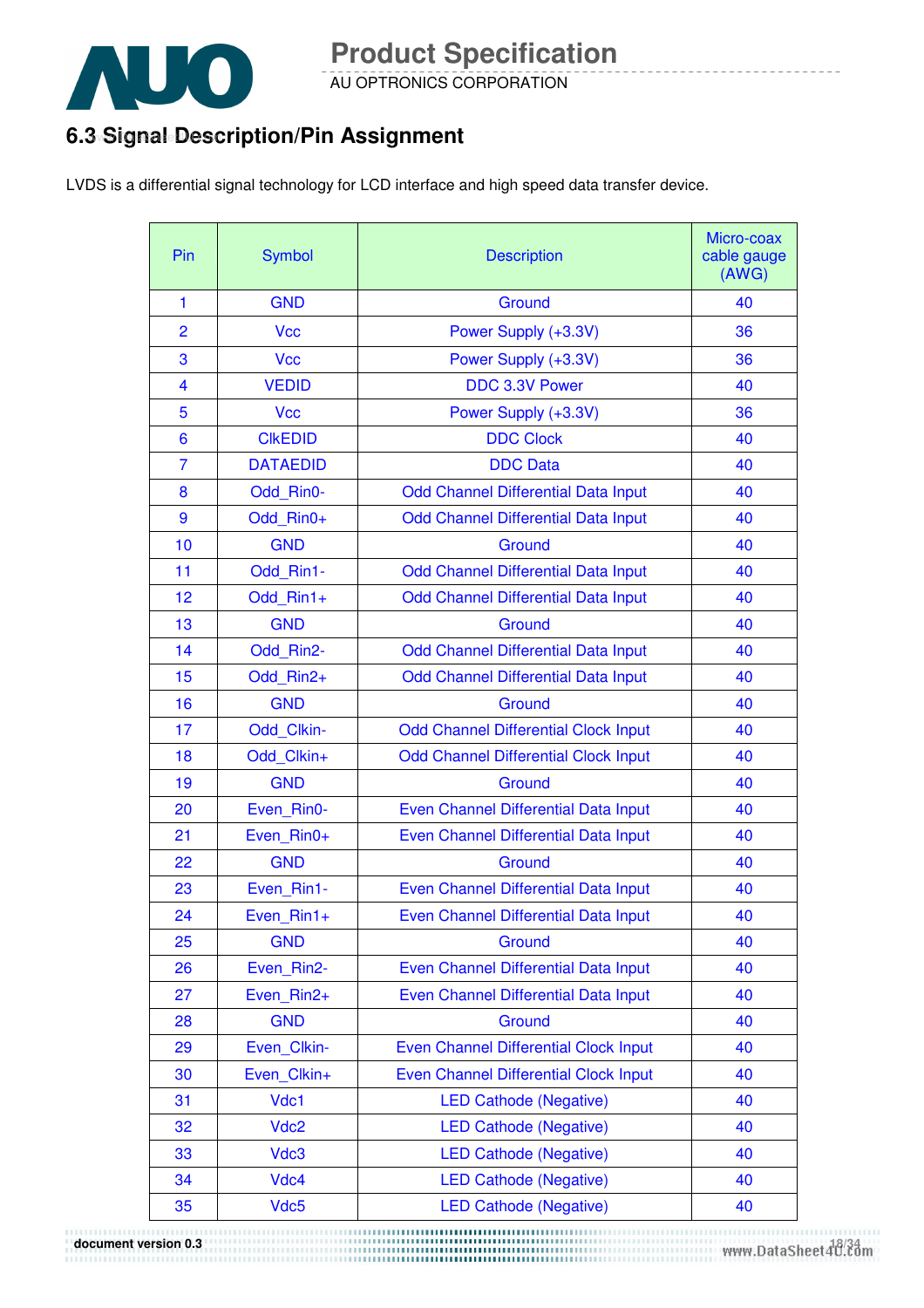

AU OPTRONICS CORPORATION

| Vdc6<br>36<br>www DataSheet4LL |              | <b>LED Cathode (Negative)</b> | 40 |
|--------------------------------|--------------|-------------------------------|----|
| 37                             | <b>AGINE</b> | <b>AGINE PIN</b>              | 40 |
| 38                             | Vdc(1,2)     | <b>LED Annold (Positive)</b>  | 40 |
| 39                             | Vdc(3,4)     | <b>LED Annold (Positive)</b>  | 40 |
| 40                             | Vdc(5,6)     | <b>LED Annold (Positive)</b>  | 40 |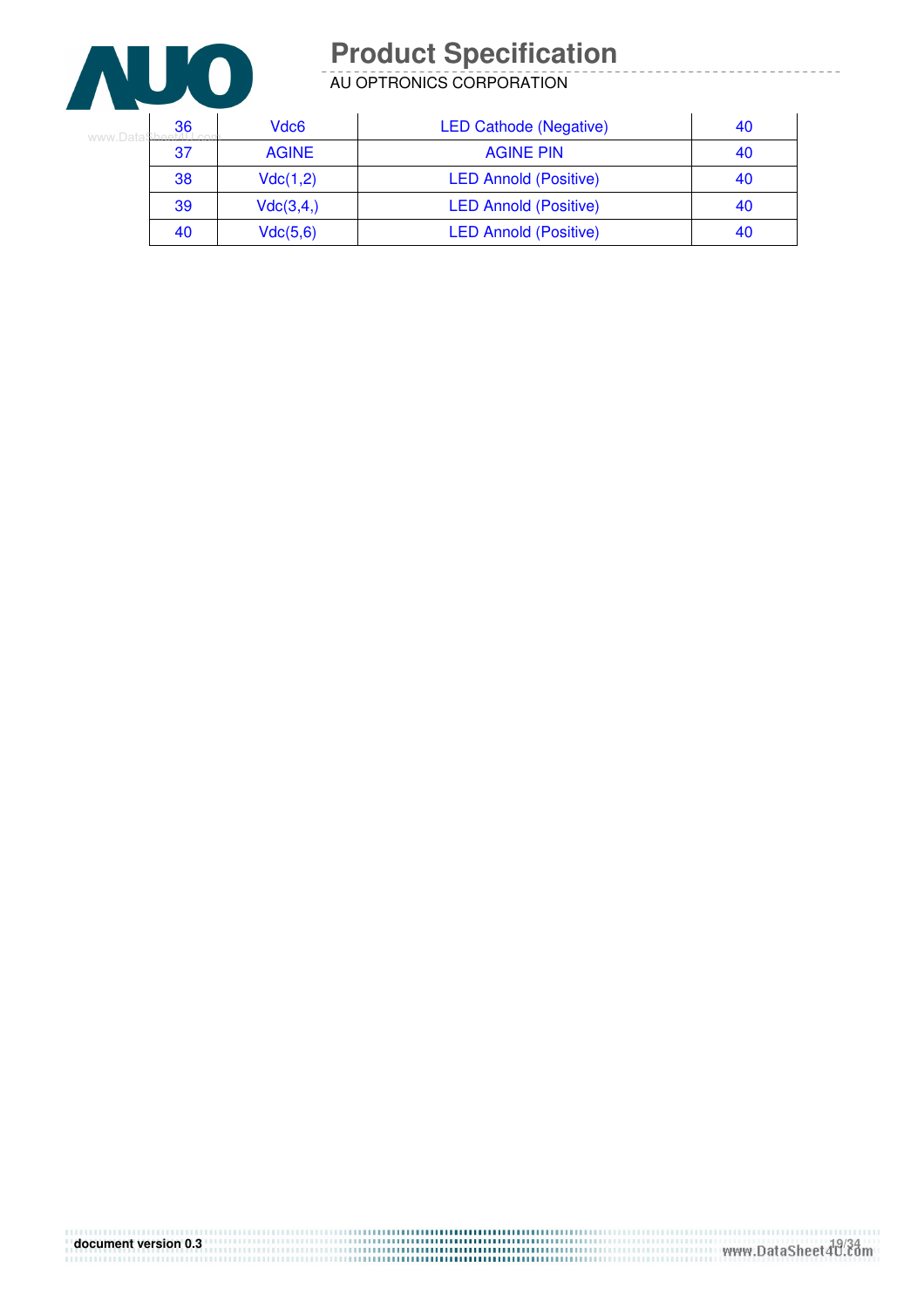

AU OPTRONICS CORPORATION **Product Specification** 

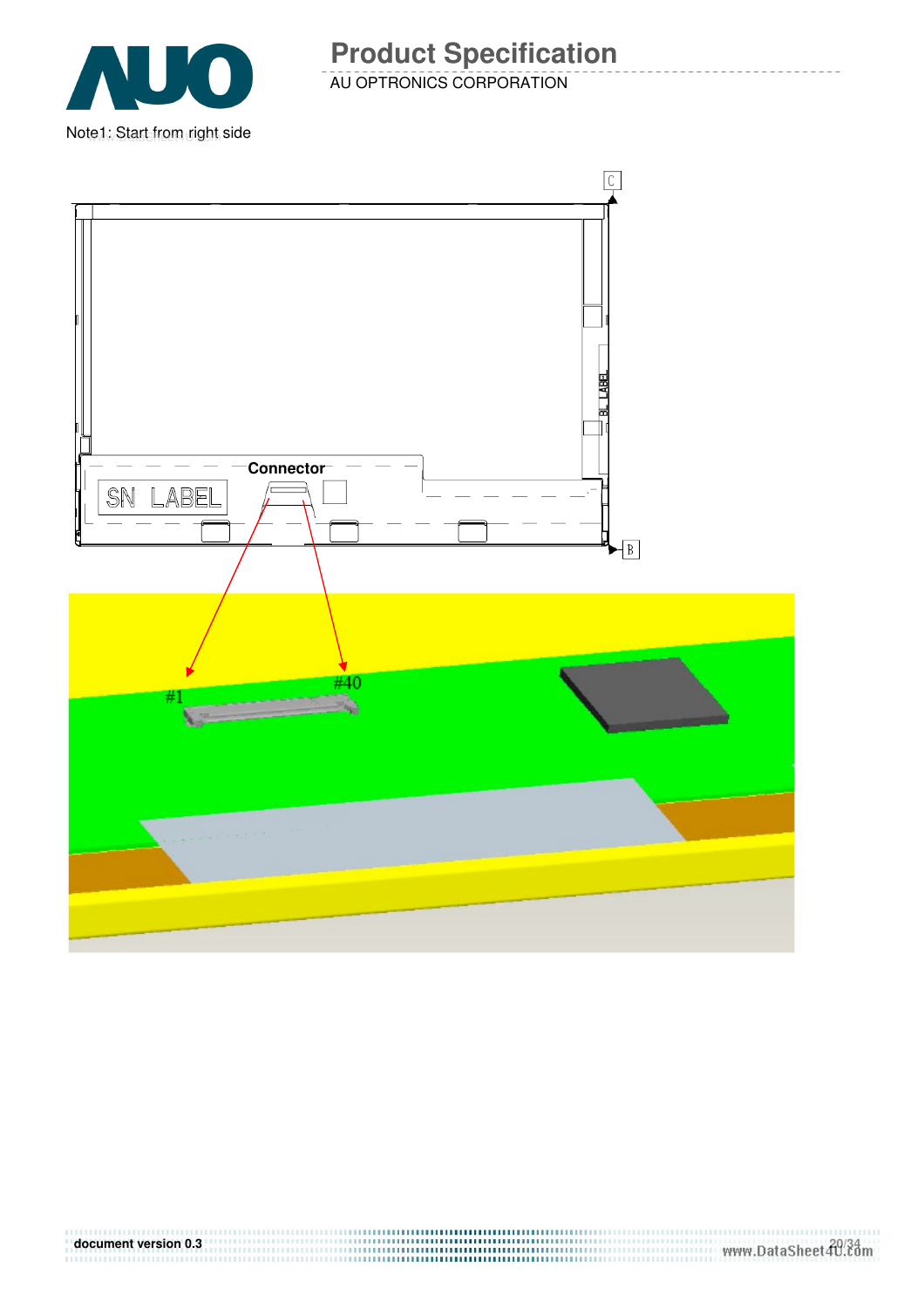

### 6.4 Interface Timing

### **6.4.1 Timing Characteristics**

Basically, interface timings should match the 1440X900 /60Hz manufacturing guide line timing.

| <b>Parameter</b>      |                 | <b>Symbol</b>              | Min. | Typ. | Max. | <b>Unit</b>                   |
|-----------------------|-----------------|----------------------------|------|------|------|-------------------------------|
| <b>Frame Rate</b>     |                 |                            | 50   | 60   |      | Hz                            |
|                       | Clock frequency | $1/T_{Clock}$              |      | 48.2 | 60.2 | <b>MHz</b>                    |
| Vertical<br>Section   | Period          | Τv                         | 904  | 912  | 2048 |                               |
|                       | Active          | T <sub>VD</sub>            | 900  | 900  | 900  | $\mathsf{T}_{\mathsf{Line}}$  |
|                       | <b>Blanking</b> | $\mathsf{T}_{\mathsf{VB}}$ | 4    | 12   |      |                               |
| Horizontal<br>Section | Period          | Τн                         | 760  | 880  | 1024 |                               |
|                       | Active          | Т <sub>нр</sub>            | 720  | 720  | 720  | $\mathsf{T}_{\mathsf{Clock}}$ |
|                       | <b>Blanking</b> | Т <sub>нв</sub>            | 40   | 160  |      |                               |

Note : DE mode only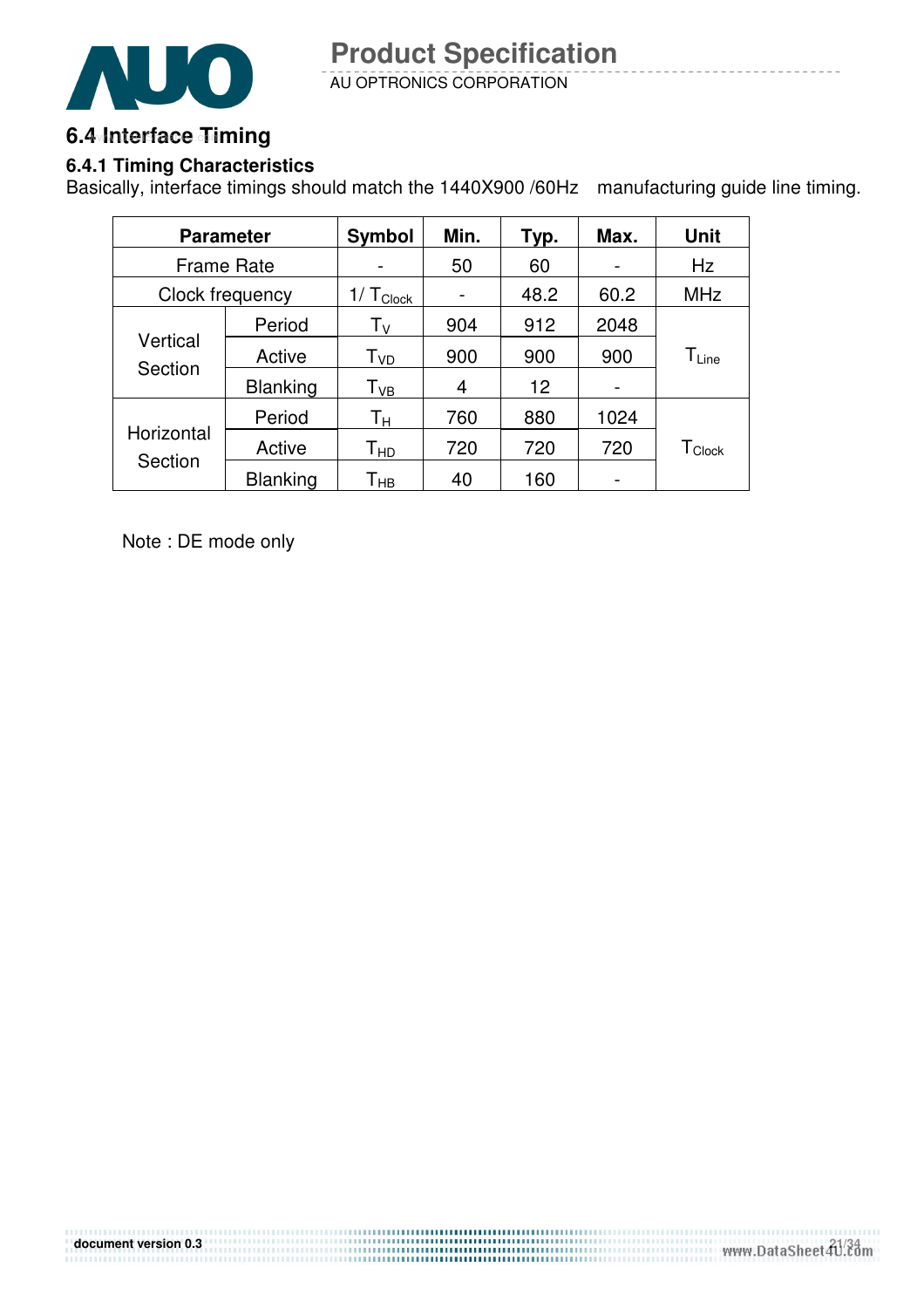

AU OPTRONICS CORPORATION **Product Specification** 

### **6.4.2 Timing diagram**

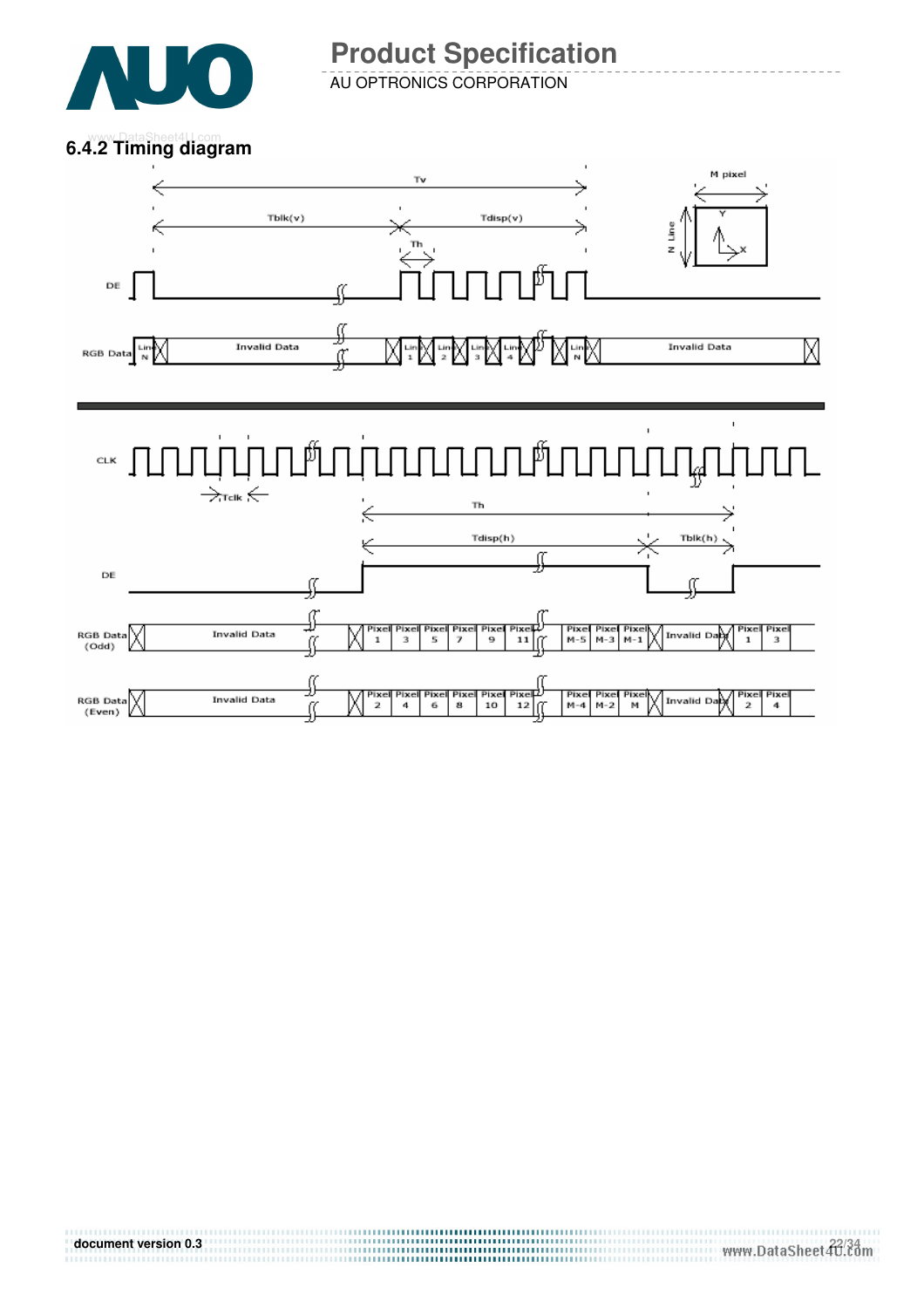

### 6.5 Power ON/OFF Sequence

VDD power and lamp on/off sequence is as follows. Interface signals are also shown in the chart. Signals from any system shall be Hi-Z state or low level when VDD is off.



#### **Power Sequence Timing**

| <b>Parameter</b> | Min.<br>Max.<br>Typ. |  |    | <b>Units</b> |
|------------------|----------------------|--|----|--------------|
| T1               | 0.5                  |  | 10 | (ms)         |
| T <sub>2</sub>   | 5                    |  | 50 | (ms)         |
| T <sub>3</sub>   | 0.5                  |  | 50 | (ms)         |
| T <sub>4</sub>   | 400                  |  |    | (ms)         |
| T <sub>5</sub>   | 200                  |  | -  | (ms)         |
| T <sub>6</sub>   | 200                  |  |    | (ms)         |
| Τ7               |                      |  | 10 | (ms)         |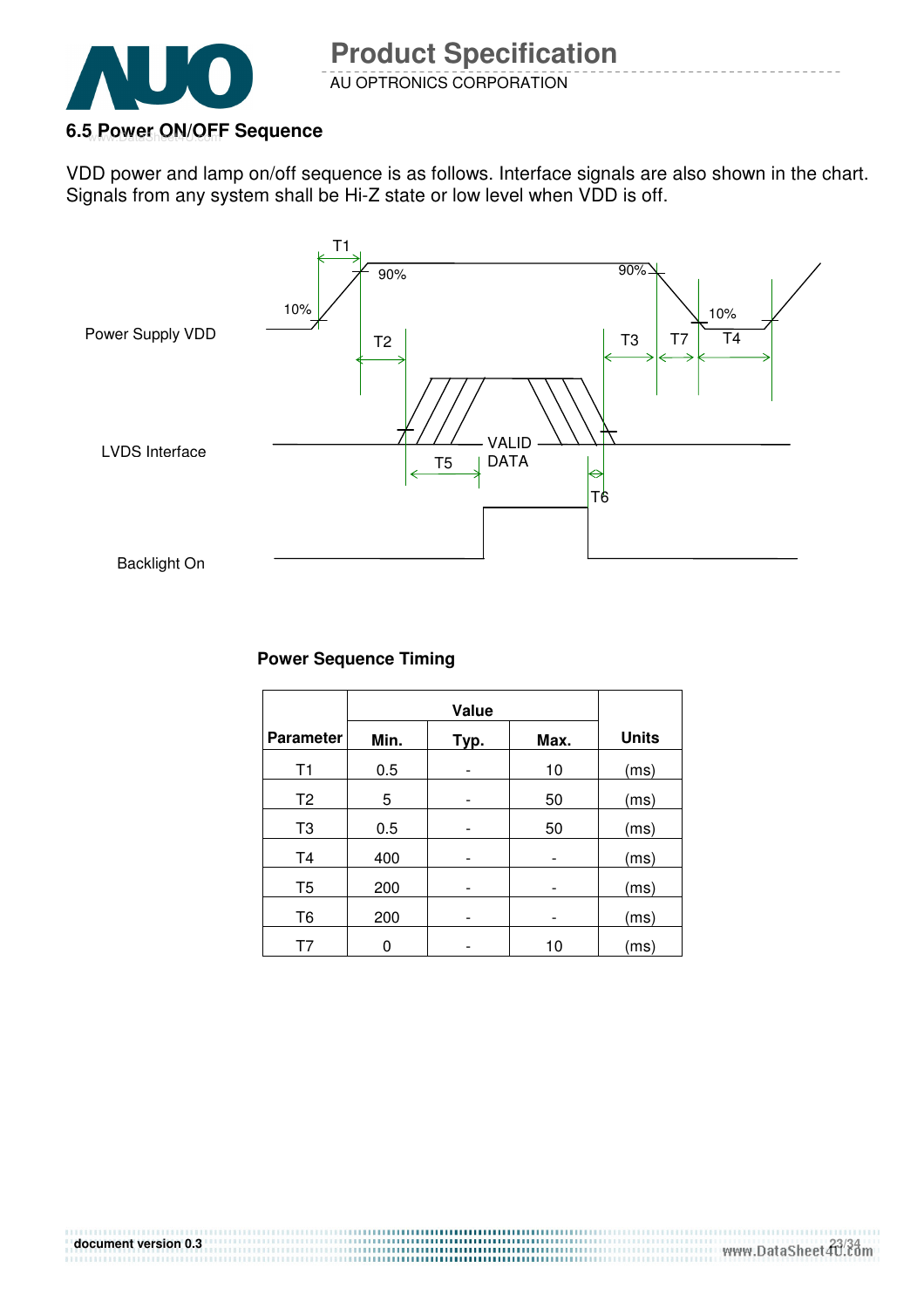

## **7. Connector Description**

Physical interface is described as for the connector on module.

These connectors are capable of accommodating the following signals and will be following components.

### **7.1 TFT LCD Module**

| <b>Connector Name / Designation</b> | <b>For Signal Connector</b>                             |
|-------------------------------------|---------------------------------------------------------|
| Manufacturer                        | JAE or equivalent                                       |
| Type / Part Number                  | JAE FI-JH-40S-HF10 or equivalent                        |
| <b>Mating Housing/Part Number</b>   | JAE FI-JH-40C series or equivalent<br>(micro-coax type) |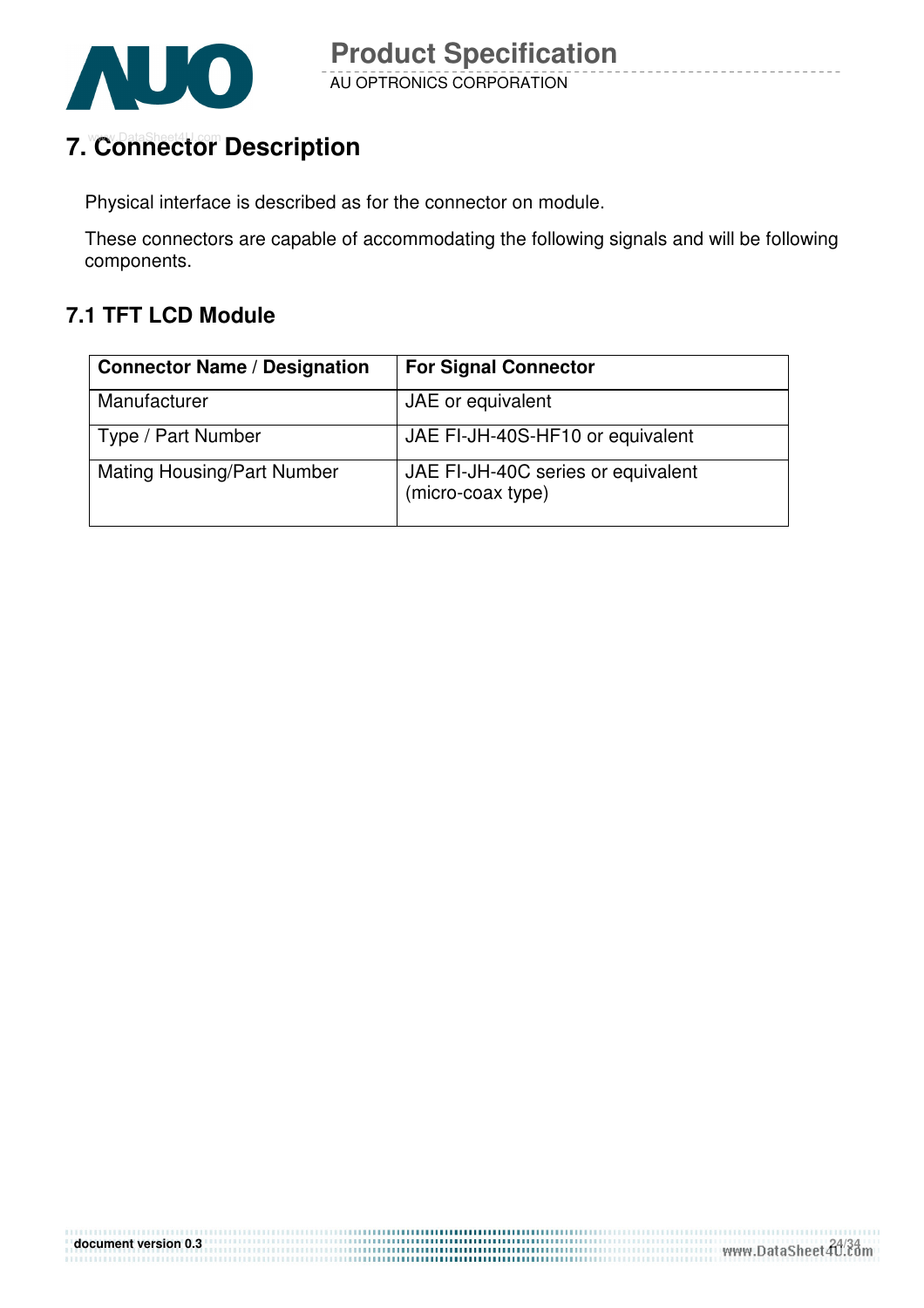

1999 - 1999 - 1999 - 1999 - 1999 - 1999 - 1999 - 1999 - 1999 - 1999 - 1999 - 1999 - 1999 - 1999 - 1999 - 1999 -

### **8. Vibration and Shock Test (Stand alone)**

### **8.1 Vibration Test**

#### **Test Spec:**

- **•** Test method: Non-Operation
- Acceleration: 1.5G
- Frequency: 26 500Hz Random
- Sweep: 30 Minutes each Axis (X, Y, Z)

### **8.2 Shock Test Spec:**

#### **Test Spec:**

- **•** Test method: Non-Operation
- Acceleration: 260 G , Half sine wave
- Active time: 2 ms
- Pulse: X,Y,Z .one time for each side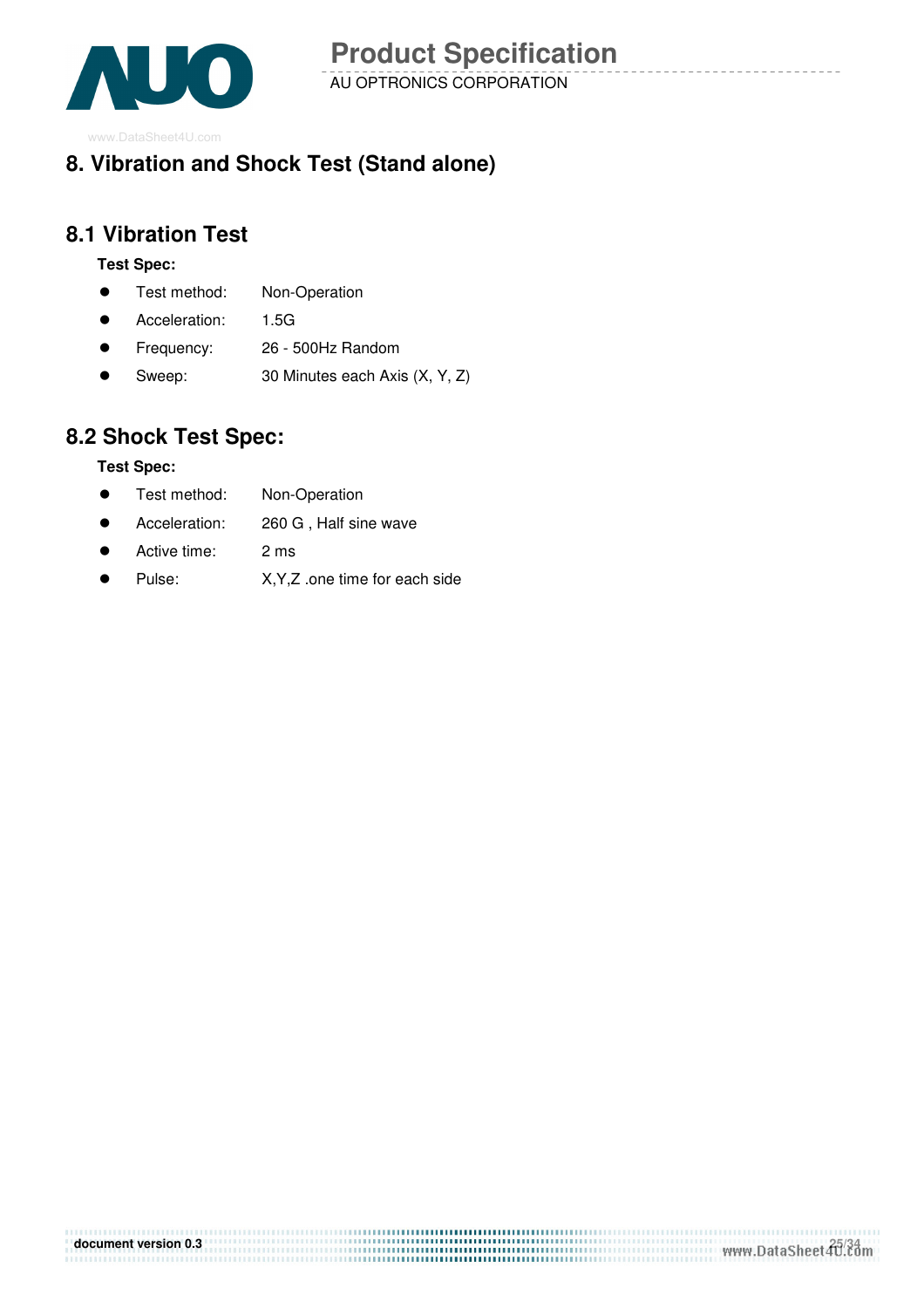

AU OPTRONICS CORPORATION **Product Specification** 

## **9. Reliability** com

| <b>Items</b>                               | <b>Required Condition</b>                                                                                        | <b>Note</b> |
|--------------------------------------------|------------------------------------------------------------------------------------------------------------------|-------------|
| <b>Temperature Humidity</b><br><b>Bias</b> | 40℃/95%,300Hrs                                                                                                   |             |
| <b>High Temperature</b><br>Operation       | 50°C/Dry,300Hrs                                                                                                  |             |
| Low Temperature<br>Operation               | 0℃,300Hrs                                                                                                        |             |
| On/Off Test                                | 25℃,150hrs(ON/30 sec. OFF/30sec., 10,000 cycles)                                                                 |             |
| <b>Hot Storage</b>                         | 65℃/20% RH ,300 hours                                                                                            |             |
| Cold Storage                               | -25℃/50% RH ,300 hours                                                                                           |             |
| Thermal Shock Test                         | -25°C/30 min ,65°C/30 min 100cycles non-OP                                                                       |             |
| <b>Shock Test</b><br>(Non-Operating)       | 260G, 2ms, Half-sine wave, +/- X, Y, Z direction, 1 cycle                                                        |             |
| <b>Vibration Test</b><br>(Non-Operating)   | Sinusoidal vibration, 3.0 G zero-to-peak, 10 to 150 Hz, 30 mins in<br>each of three mutually perpendicular axes. |             |
| ESD                                        | Contact: $\pm$ 8KV/ operation<br>Air :<br>±15KV / operation                                                      | Note 1      |
| Image sticking                             | 10X10 checker pattern, 10 hrs, 25°C. The persisting pattern should<br>be disappeared in 5 minutes                |             |

Note1: According to EN61000-4-2 , ESD class B: Some performance degradation allowed. No data lost

. Self-recoverable. No hardware failures.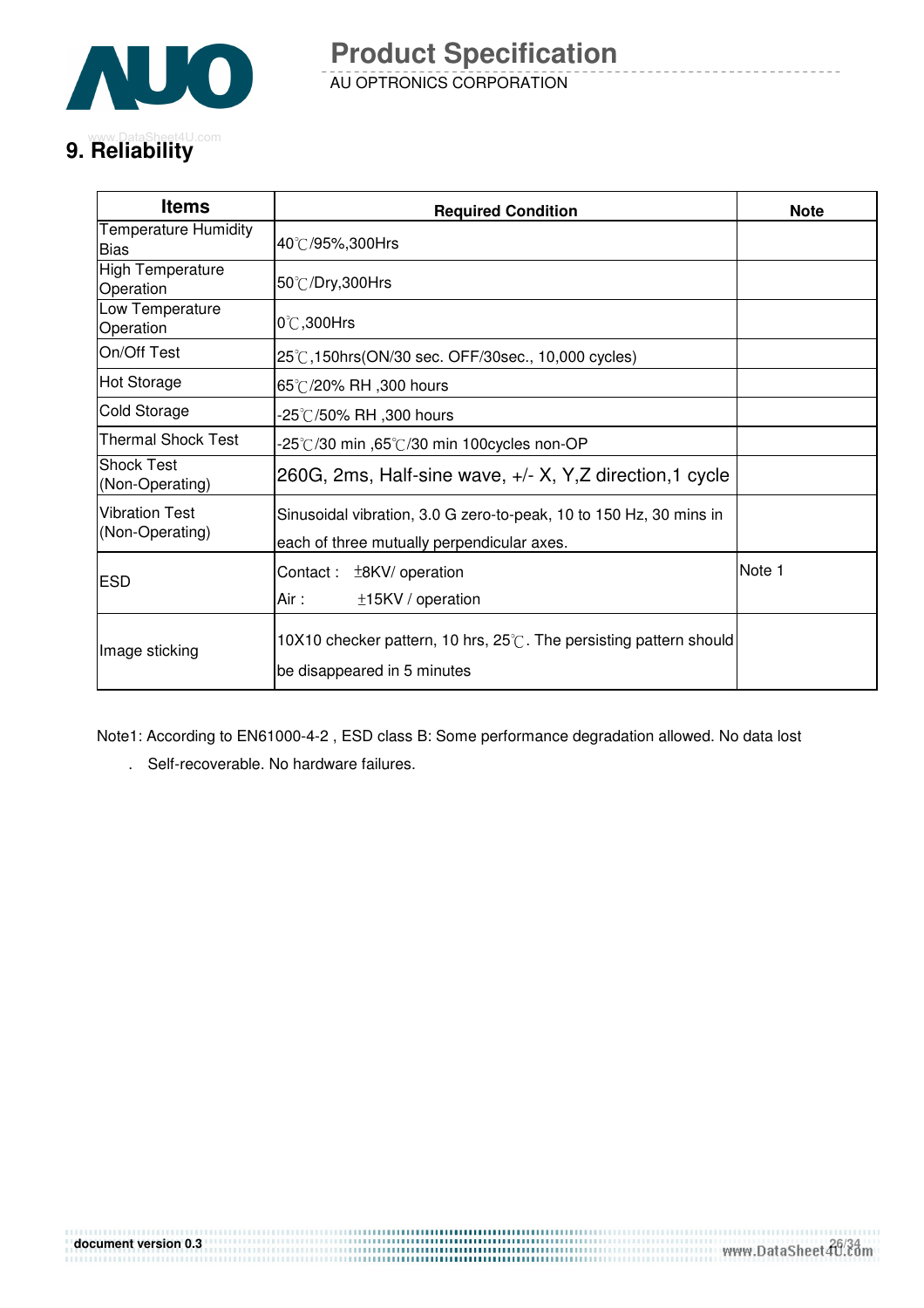### **10. Mechanical Characteristics**

### **10.1 LCM Outline Dimension**



www.DataSheet4U.com

n<br>Le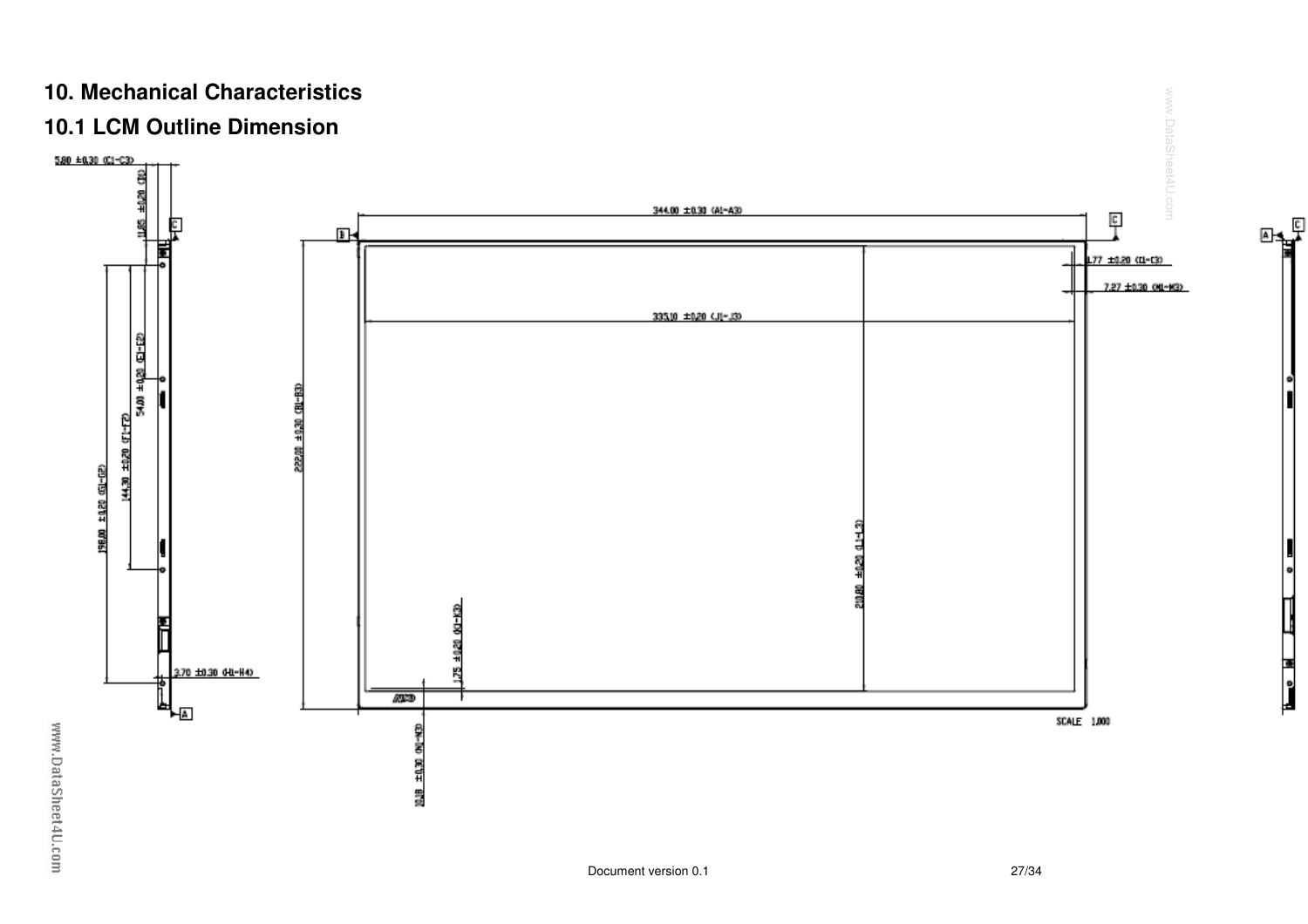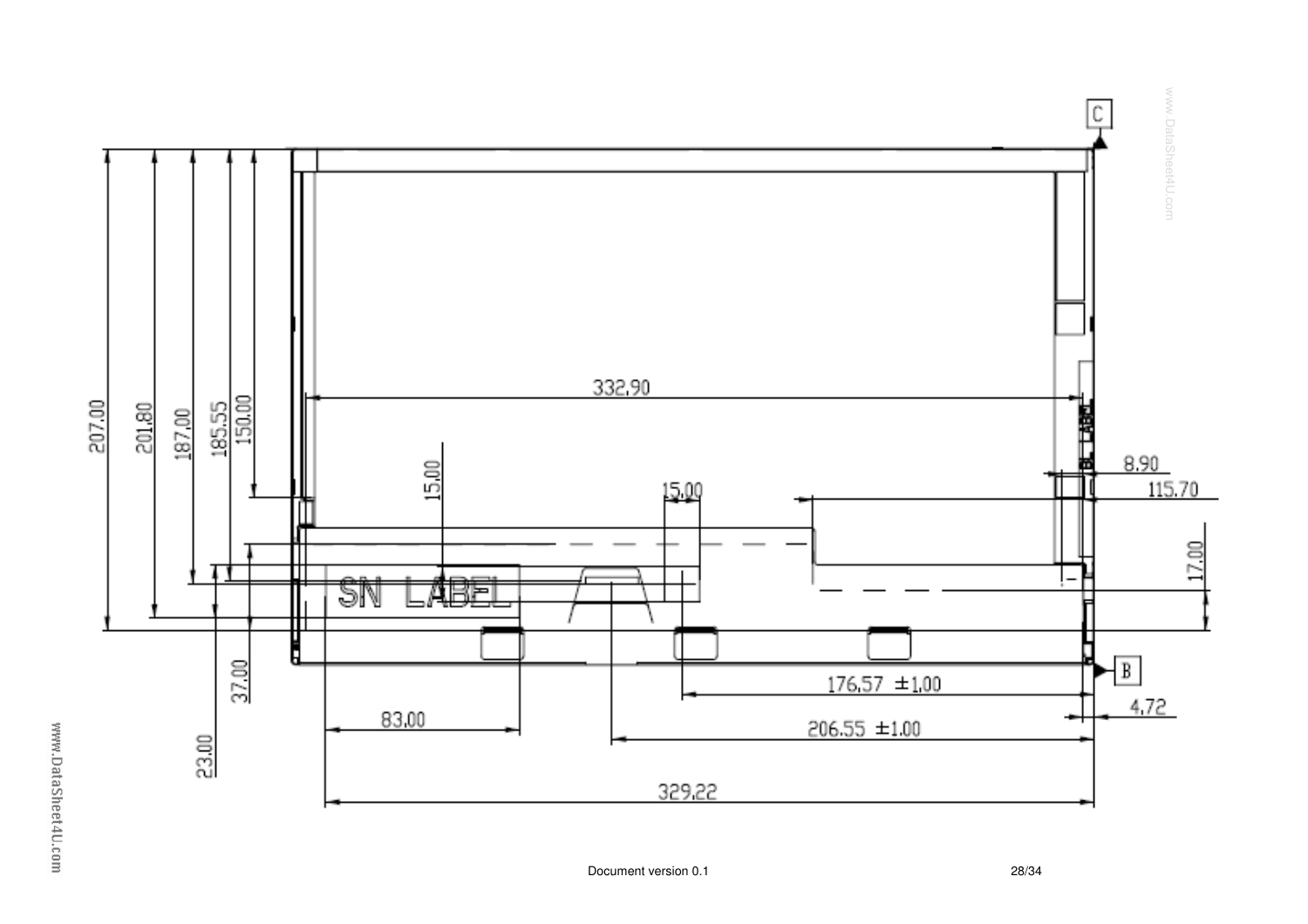### **11. Shipping and Package**

### **11.1 Shipping Label Format**

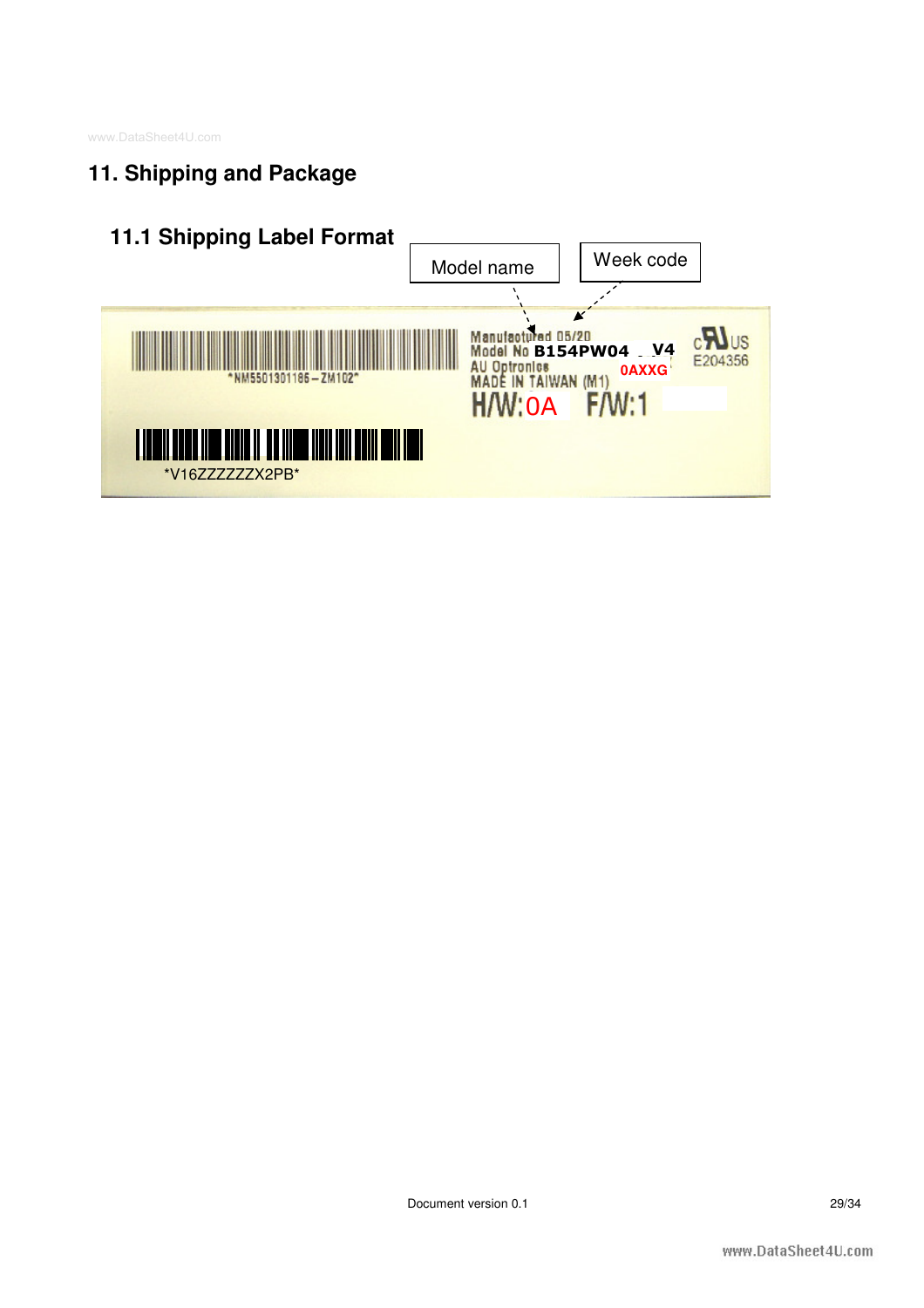### **11.2. Carton package**

The outside dimension of carton is 455 (L)mm x 380 (W)mm x 355 (H)mm



### **11.3 Shipping package of palletizing sequence**



Note: Limit of box palletizing = Max 3 layers(ship and stock conditions)

www.DataSheet4U.com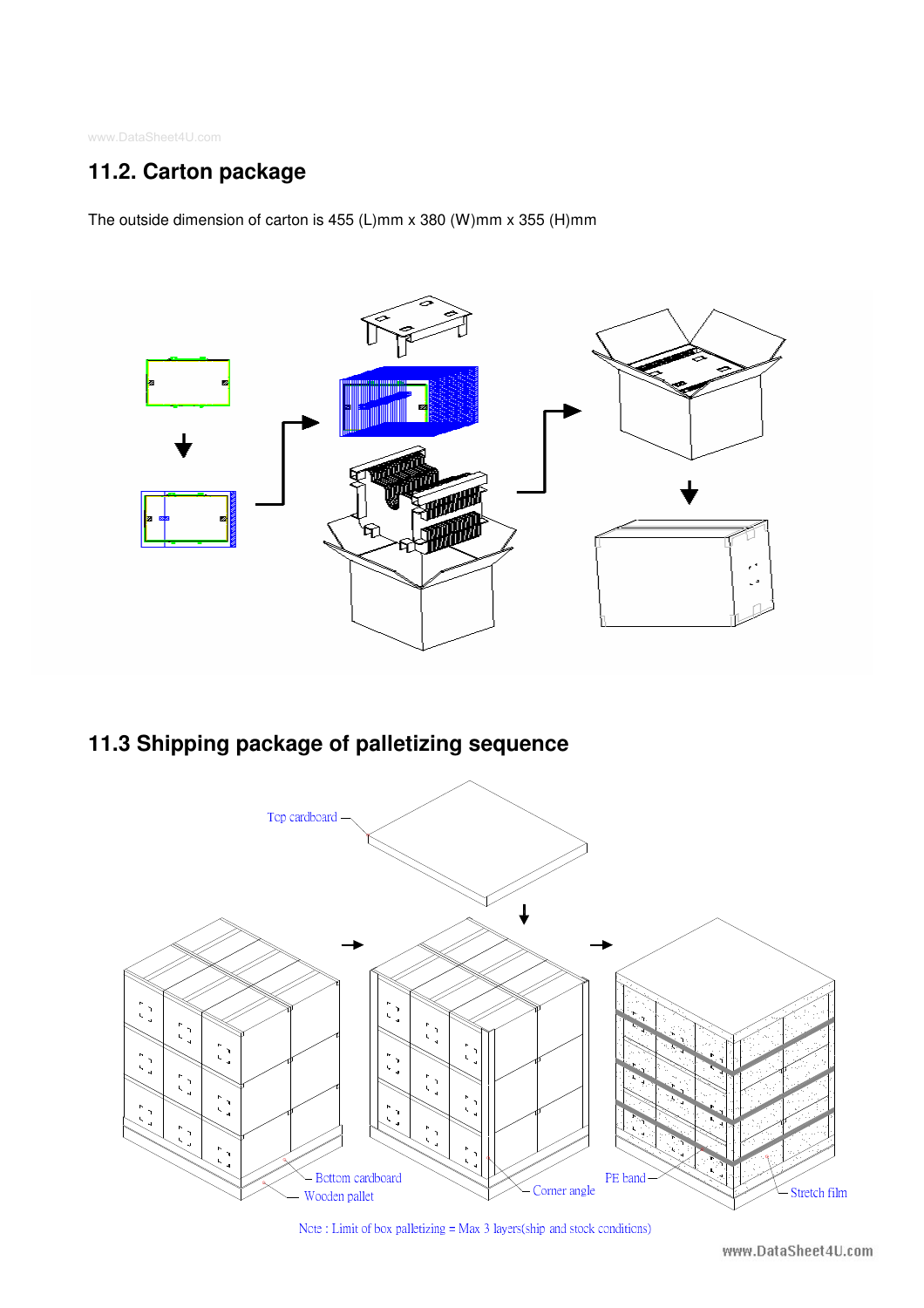### **12. Appendix: EDID description**

| <b>Address</b> | <b>FUNCTION</b>             | <b>B154PW04</b> | Value      | Value        | <b>Note</b>                    |
|----------------|-----------------------------|-----------------|------------|--------------|--------------------------------|
| <b>HEX</b>     | <b>Header</b>               | <b>HEX</b>      | <b>BIN</b> | <b>DEC</b>   |                                |
| 00             |                             | 00              | 00000000   | 0            |                                |
| 01             |                             | FF              | 11111111   | 255          |                                |
| 02             |                             | FF              | 11111111   | 255          |                                |
| 03             |                             | FF              | 11111111   | 255          |                                |
| 04             |                             | FF              | 11111111   | 255          |                                |
| 05             |                             | FF              | 11111111   | 255          |                                |
| 06             |                             | FF              | 11111111   | 255          |                                |
| 07             |                             | 00              | 00000000   | 0            |                                |
| 08             | <b>EISA Manuf. Code LSB</b> | 06              | 00000110   | 6            | <b>APP</b>                     |
| 09             | <b>Compressed ASCII</b>     | 10              | 00010000   | 16           | 0.00001(A) 10000(P) 10000(P)   |
| 0A             | <b>Product code</b>         | 66              | 01100110   | 102          | <b>9C66</b>                    |
| 0B             | <b>Product code</b>         | 9C              | 10011100   | 156          |                                |
| 0C             | 32-bit ser $#$              | 01              | 00000001   | 1            | unused                         |
| 0D             |                             | 01              | 00000001   | 1            |                                |
| 0E             |                             | 01              | 00000001   | 1            |                                |
| 0F             |                             | 01              | 00000001   | $\mathbf{1}$ |                                |
| 10             | Week of manufacture         | 28              | 00101000   | 40           | $Week = 40$                    |
| 11             | <b>Year of manufacture</b>  | 10              | 00010000   | 16           | <b>Year=2006</b>               |
| 12             | <b>EDID Structure Ver.</b>  | 01              | 00000001   | $\mathbf{1}$ |                                |
| 13             | <b>EDID revision #</b>      | 03              | 00000011   | 3            |                                |
| 14             | Video input definition      | 80              | 10000000   | 128          | <b>Digital Input</b>           |
| 15             | Max H image size            | 21              | 00100001   | 33           | <b>33cm</b>                    |
| 16             | Max V image size            | 15              | 00010101   | 21           | 21 <sub>cm</sub>               |
| 17             | <b>Display Gamma</b>        | 78              | 01111000   | 120          | Gamma=2.2                      |
| 18             | <b>Feature support</b>      | 0A              | 00001010   | 10           | no DPMS, Active off, RGB color |
| 19             | Red/green low bits          | 50              | 01010000   | 80           |                                |
| 1A             | <b>Blue/white low bits</b>  | C <sub>5</sub>  | 11000101   | 197          |                                |
| 1B             | Red x/ high bits            | 98              | 10011000   | 152          | $Rx = 0.595$                   |
| 1C             | Red y                       | 58              | 01011000   | 88           | Ry=0.345                       |
| 1D             | Green x                     | 52              | 01010010   | 82           | $Gx=0.32$                      |
| <b>1E</b>      | Green y                     | 8E              | 10001110   | 142          | $Gy=0.555$                     |
| 1F             | <b>Blue x</b>               | 27              | 00100111   | 39           | $Bx = 0.155$                   |
| 20             | <b>Blue y</b>               | 25              | 00100101   | 37           | <b>By=0.145</b>                |
| 21             | White x                     | 50              | 01010000   | 80           | $Wx = 0.313$                   |
| 22             | White y                     | 54              | 01010100   | 84           | $Wy=0.329$                     |
| 23             | <b>Established timing 1</b> | $00\,$          | 00000000   | $\pmb{0}$    | unused                         |
| 24             | <b>Established timing 2</b> | $00\,$          | 00000000   | 0            |                                |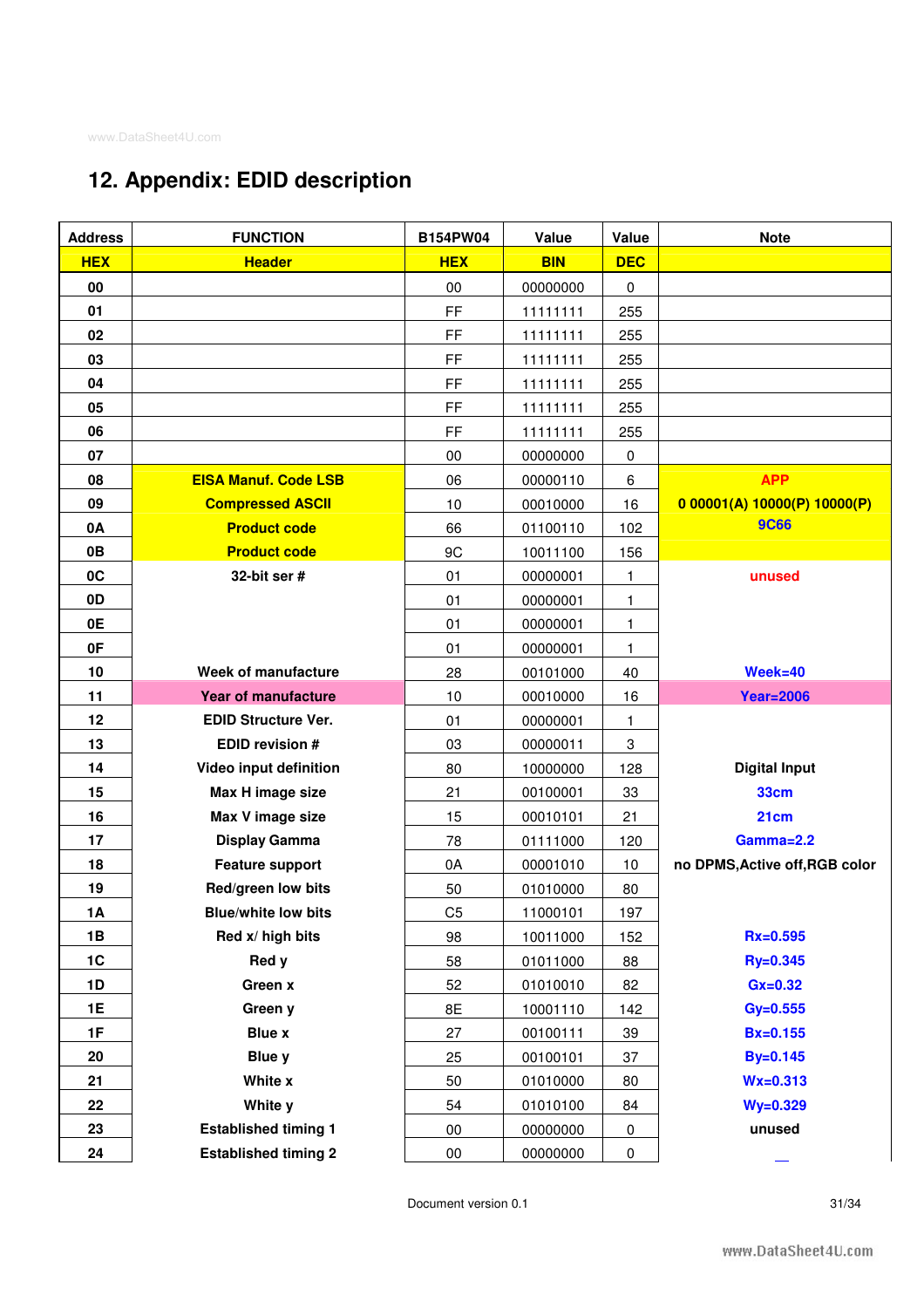| 25<br>26 |
|----------|
| 27       |
|          |
| 28       |
| 29       |
| 2Α       |
| 2Β       |
| 2C       |
| 2D       |
| 2Е       |
| 2F       |
| 30       |
| 31       |
| 32       |
| 33       |
| 34       |
| 35       |
| 36       |
| 37       |
| 38       |
| 39       |
| 3Α       |
| 3Β       |
| 3C       |
| 3D       |
| 3Е       |
| 3F       |
|          |
| 40       |
| 41       |
| 42       |
| 43       |
| 44       |
| 45       |
|          |
| 46       |
| 47       |
| 48       |
| 49       |
|          |
| 4Α<br>4Β |

| 4Β              |                                                          | 01             | 00000001             | $\blacksquare$ | <b>Customer reserved</b>                                  |
|-----------------|----------------------------------------------------------|----------------|----------------------|----------------|-----------------------------------------------------------|
| 4Α              |                                                          | 00             | 00000000             | 0              |                                                           |
| 49              | descriptor #2                                            | 00             | 00000000             | 0              |                                                           |
|                 |                                                          |                |                      |                |                                                           |
| 48              | <b>Detailed timing/monitor</b>                           | 00             | 00000000             | 0              |                                                           |
| 47              |                                                          | 18             | 00011000             | 24             |                                                           |
| <u>45</u><br>46 |                                                          | 00<br>00       | 00000000<br>00000000 | 0<br>0         | Vertical Border = $0$                                     |
| 44              | (Upper 4 bits)                                           | 10             | 00010000             | 16             | Horizontal Border = $0$                                   |
|                 | Hori. Image size : Vert. Image size                      |                |                      |                |                                                           |
| 43              | Vert. Image size (Lower 8 bits)                          | <b>CF</b>      | 11001111             | 207            | Verti image size= 207 mm                                  |
| 42              | Hori. Image size (Lower 8 bits)                          | 4C             | 01001100             | 76             | Hori image size= 332 mm                                   |
| 41              | Horz. Ver. Sync/Width (upper 2 bits)                     | 00             | 00000000             | 0              |                                                           |
| 40              | Vert. Sync. Offset=xx lines, Sync<br>Width=xx lines      | 33             | 00110011             | 51             | Verti sync. Offset= 3 lines, Sync<br><b>Width=3 lines</b> |
| 3F              |                                                          | 20             | 00100000             | 32             | Horiz sync. Pulse Width= 32<br>pixels                     |
| 3Е              |                                                          | 40             | 01000000             | 64             | Horiz sync. Offset= 64 pixels                             |
| 3D              | Vert. Active pixels: Vert. Blanking<br>(Upper4:4 bits)   | 30             | 00110000             | 48             |                                                           |
| 3C              |                                                          | 0C             | 00001100             | 12             | <b>Vertical blanking=12 lines</b>                         |
| 3В              |                                                          | 84             | 10000100             | 132            | <b>Vertcal active=900 lines</b>                           |
| 3Α              | Horiz. Active pixels: Horiz. Blanking<br>(Upper4:4 bits) | 51             | 01010001             | 81             |                                                           |
| 39              | Horiz.Blanking (Lower 8 bits)                            | 40             | 01000000             | 64             | Horiz blanking=320 pixels                                 |
| 38              | Horiz. Active pixels(Lower 8 bits)                       | A <sub>0</sub> | 10100000             | 160            | Horiz active=1440 pixels                                  |
| 37              | Pixel Clock/10,000 (MSB)                                 | 25             | 00100101             | 37             | Pixel clock=96.3Mhz                                       |
| 36              | Pixel Clock/10,000 (LSB)                                 | 9E             | 10011110             | 158            | <b>Timing Descriptor #1</b>                               |
| 35              |                                                          | 01             | 00000001             | 1              |                                                           |
| 34              | Standard timing #8                                       | 01             | 00000001             | $\mathbf 1$    |                                                           |
| 33              |                                                          | 01             | 00000001             | 1.             |                                                           |
| 32              | Standard timing #7                                       | 01             | 00000001             | 1              |                                                           |
| 31              |                                                          | 01             | 00000001             | 1              |                                                           |
| 30              | <b>Standard timing #6</b>                                | 01             | 00000001             | 1              |                                                           |
| 2F              |                                                          | 01             | 00000001             | 1.             |                                                           |
| 2E              | Standard timing #5                                       | 01             | 00000001             | 1.             |                                                           |
| 2D              |                                                          | 01             | 00000001             | 1              |                                                           |
| <u>2C</u>       | Standard timing #4                                       | 01             | 00000001             | 1              |                                                           |
| 2Β              |                                                          | 01             | 00000001             | 1.             |                                                           |
| 2Α              | <b>Standard timing #3</b>                                | 01             | 00000001             | 1              |                                                           |
| 29              |                                                          | 01             | 00000001             | 1.             |                                                           |
| 28              | Standard timing #2                                       | 01             | 00000001<br>00000001 | 1.             |                                                           |
| 26<br>27        |                                                          | 01<br>01       | 00000001             | 1.<br>1        | unused                                                    |
| 25              | <b>Manufacturer's Timing</b><br>Standard timing #1       | 00             | 00000000             | 0              |                                                           |
|                 |                                                          |                |                      |                |                                                           |

Document version 0.1 32/34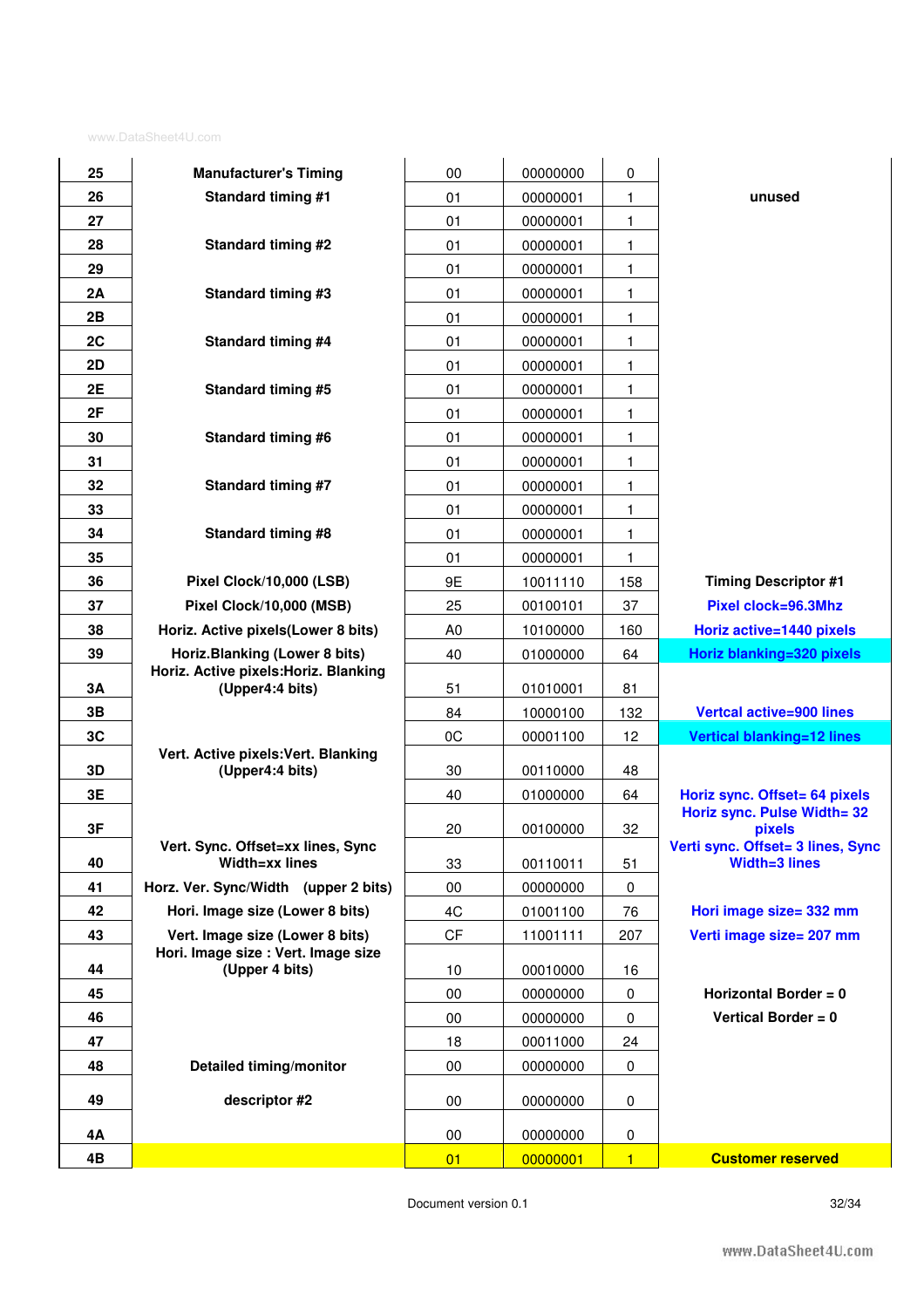| 4C        | <b>Version</b>                                                    | 00              | 00000000 | $\overline{0}$  | <b>Customer reserved</b>       |
|-----------|-------------------------------------------------------------------|-----------------|----------|-----------------|--------------------------------|
| 4D        | edid signature                                                    | 06              | 00000110 | $6 \overline{}$ | <b>Customer reserved</b>       |
| 4E        | edid signature                                                    | 10              | 00010000 | 16              | <b>Customer reserved</b>       |
| 4F        | <b>Link Type (LVDS Link, MSB justified)</b>                       | 30 <sub>o</sub> | 00110000 | 48              | <b>Customer reserved</b>       |
| 50        | <b>Pixel and link component format (6-bit</b><br>panel interface) | 00              | 00000000 | $\overline{0}$  | <b>Customer reserved</b>       |
| 51        | <b>Panel features (No inverter)</b>                               | 00              | 00000000 | $\overline{0}$  | <b>Customer reserved</b>       |
| 52        |                                                                   | $00\,$          | 00000000 | $\pmb{0}$       |                                |
| 53        |                                                                   | 00              | 00000000 | $\pmb{0}$       |                                |
| 54        |                                                                   | $00\,$          | 00000000 | $\pmb{0}$       |                                |
| 55        |                                                                   | 00              | 00000000 | $\pmb{0}$       |                                |
| 56        |                                                                   | $00\,$          | 00000000 | 0               |                                |
| 57        |                                                                   | 00              | 00000000 | $\pmb{0}$       |                                |
| 58        |                                                                   | 0A              | 00001010 | 10              |                                |
| 59        |                                                                   | 20              | 00100000 | 32              |                                |
| <b>5A</b> | Detailed timing/monitor                                           | $00\,$          | 00000000 | $\pmb{0}$       | ASCII Data String: B154PW04 V0 |
| 5B        | descriptor #3                                                     | 00              | 00000000 | $\pmb{0}$       |                                |
| 5C        |                                                                   | $00\,$          | 00000000 | $\pmb{0}$       |                                |
| 5D        |                                                                   | <b>FE</b>       | 11111110 | 254             |                                |
| 5E        |                                                                   | $00\,$          | 00000000 | 0               |                                |
| 5F        |                                                                   | 42              | 01000010 | 66              | $\, {\bf B}$                   |
| 60        |                                                                   | 31              | 00110001 | 49              | 1                              |
| 61        |                                                                   | 35              | 00110101 | 53              | 5                              |
| 62        |                                                                   | 34              | 00110100 | 52              | 4                              |
| 63        |                                                                   | 50              | 01010000 | 80              | P                              |
| 64        |                                                                   | 57              | 01010111 | 87              | W                              |
| 65        |                                                                   | 30              | 00110000 | 48              | 0                              |
| 66        |                                                                   | 34              | 00110100 | 52              | 4                              |
| 67        |                                                                   | 20              | 00100000 | 32              |                                |
| 68        |                                                                   | 56              | 01010110 | 86              | V                              |
| 69        |                                                                   | 30              | 00110000 | 48              | 0                              |
| 6A        |                                                                   | 0A              | 00001010 | 10              |                                |
| 6B        |                                                                   | 20              | 00100000 | 32              |                                |
| 6C        | Detailed timing/monitor                                           | $00\,$          | 00000000 | $\pmb{0}$       | <b>Monitor Name: Color LCD</b> |
| 6D        | descriptor #4                                                     | $00\,$          | 00000000 | $\pmb{0}$       |                                |
| 6E        |                                                                   | $00\,$          | 00000000 | 0               |                                |
| 6F        |                                                                   | <b>FE</b>       | 11111110 | 254             |                                |
| 70        |                                                                   | 00              | 00000000 | $\pmb{0}$       |                                |
| 71        |                                                                   | 43              | 01000011 | 67              | $\mathbf C$                    |
| 72        |                                                                   | 6F              | 01101111 | 111             | о                              |
| 73        |                                                                   | 6C              | 01101100 | 108             |                                |
| 74        |                                                                   | 6F              | 01101111 | 111             | $\mathbf{o}$                   |